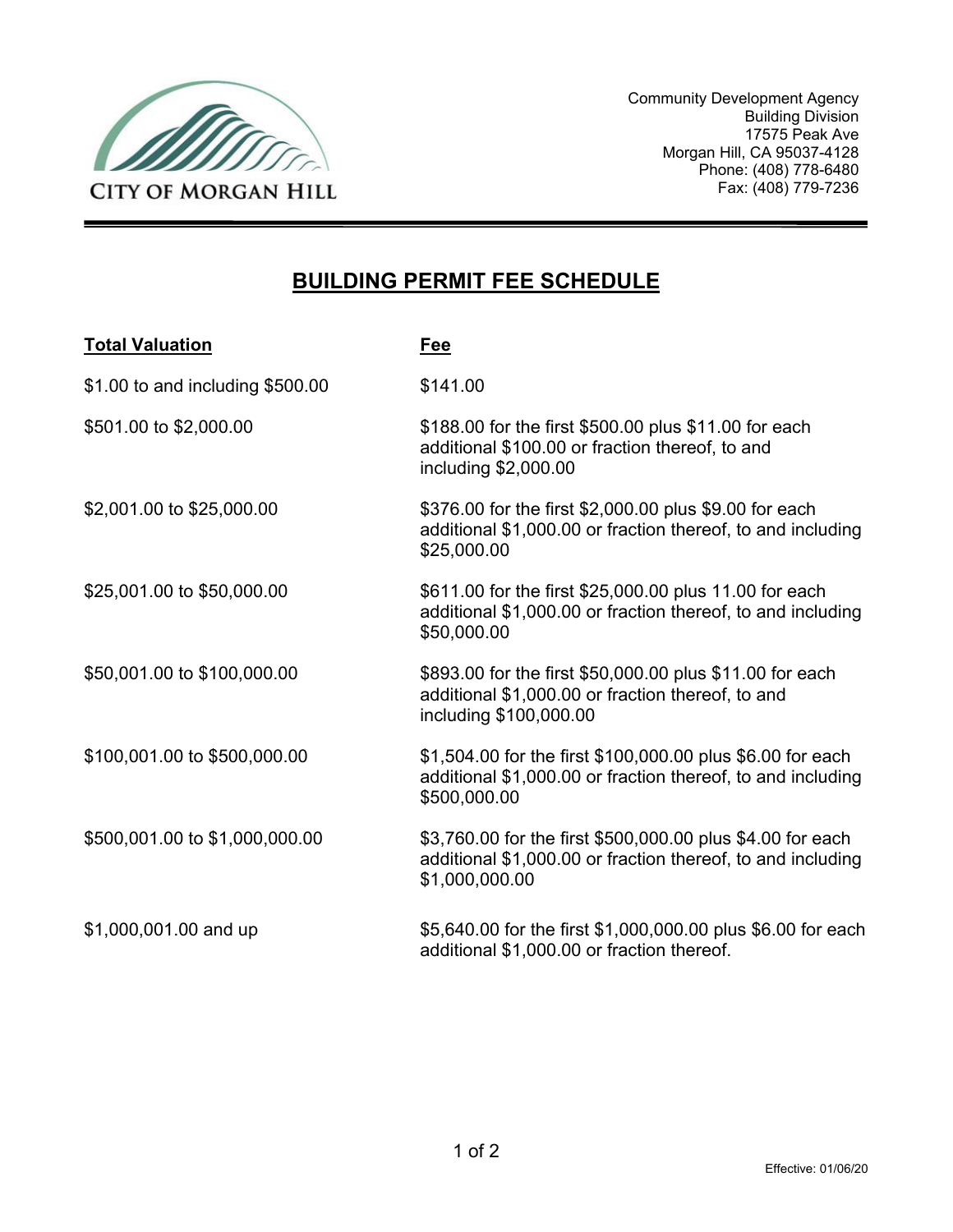#### **Other Fees Collected With Permit Fee**:

Long Range Planning Fee: 15% LRP fee to be added to permit and plan review fee totals.

GIS Technology Fee: 5% GIS Tech fee to be added to permit fee

Seismic Fee: *(Fee based on construction valuation)*

Commercial Valuation X .00028 = Residential Valuation X .00013 = (A minimum of \$0.50 must be charged for all seismic fees)

Building Standards Commission Fee: *(Fee based on construction valuation)*

| <b>Construction Valuation</b>                      | Fee        |
|----------------------------------------------------|------------|
| $$1.00 - 25.000$                                   | \$1.00     |
| $$25,001 - 50,000$                                 | \$2.00     |
| $$50,001 - 75,000$                                 | \$3.00     |
| $$75,000 - 100,000$                                | \$4.00     |
| Every \$25,000 or fraction thereof above \$100,000 | Add \$1.00 |

Microfilm Fee:

\$4.00 Base Fee Plus \$0.25 per 8 ½" x 11" sheet \$2.00 per 8 1/2" x 14" or larger sheet

Note: Additional plan review fee to be charged at fully burdened hourly rate after 2nd review. Review fee on deferred submittals and revisions to be charged at fully burdened hourly rate.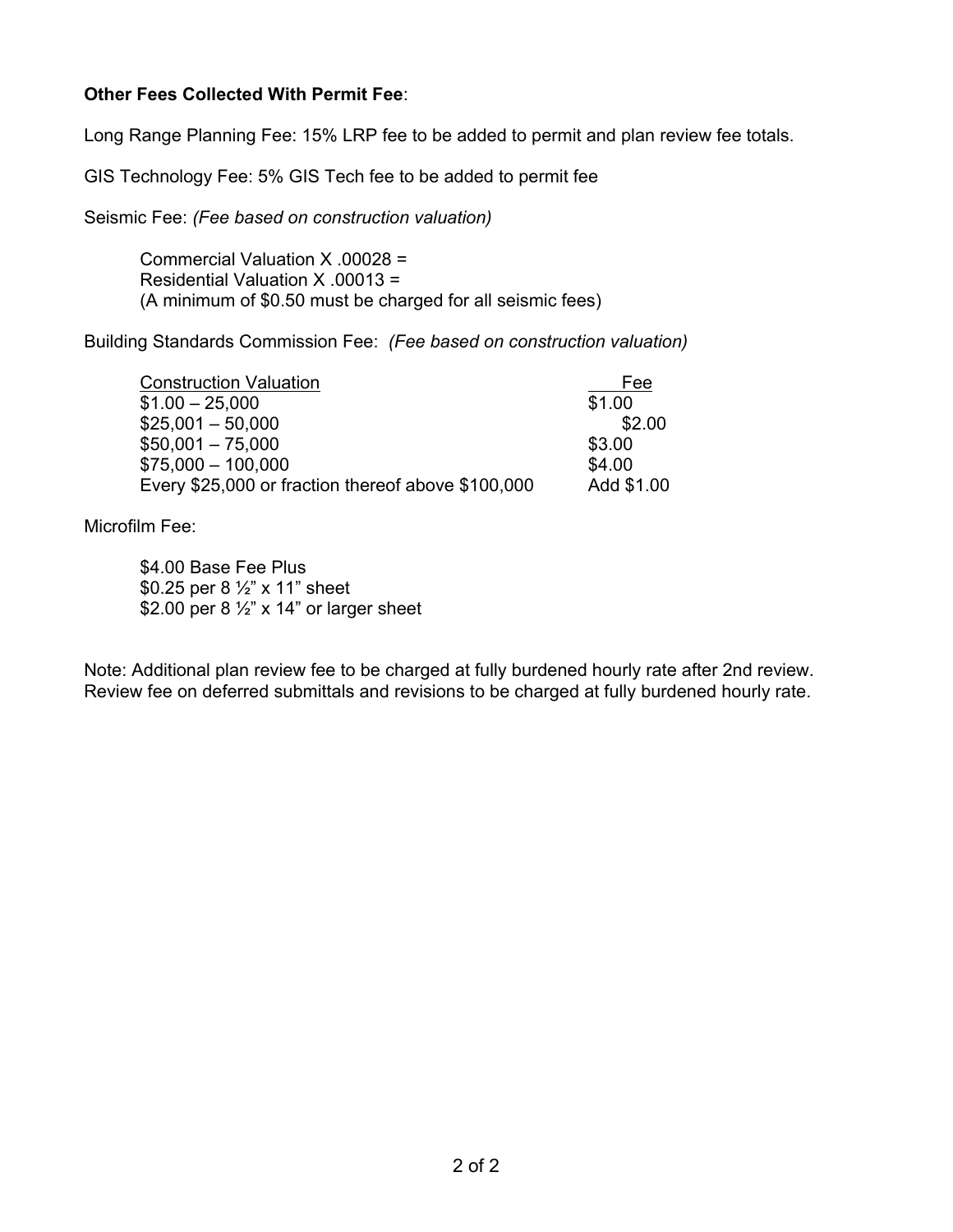\* Additional 15% (LRP fee) To Be Added To Permit And Plan Review Fee Totals (Note: Additional Plan Review Fee to be Charged at Fully Burdened Hourly Rate After 2nd Review)

| <b>Valuation</b> |        | <b>Permit</b> | <b>Plan Review</b> | <b>Plan Review</b> | Valuation |        | Permit  | <b>Plan Review</b> | <b>Plan Review</b> |
|------------------|--------|---------------|--------------------|--------------------|-----------|--------|---------|--------------------|--------------------|
| From             | To     | Fee           | <b>Bldg Only</b>   | <b>Multi Dept</b>  | From      | To     | Fee     | <b>Bldg Only</b>   | <b>Multi Dept</b>  |
|                  |        |               |                    |                    |           |        |         |                    |                    |
|                  |        |               |                    |                    |           |        |         |                    |                    |
| 1                | 500    | \$141         | \$141              | \$188              | 28,001    | 29,000 | \$655   | \$459              | \$608              |
| 501              | 600    | \$199         | \$194              | \$288              | 29,001    | 30,000 | \$666   | \$468              | \$619              |
| 601              | 700    | \$210         | \$200              | \$294              | 30,001    | 31,000 | \$677   | \$477              | \$630              |
| 701              | 800    | \$221         | \$206              | \$300              | 31,001    | 32,000 | \$688   | \$486              | \$641              |
| 801              | 900    | \$232         | \$212              | \$306              | 32,001    | 33,000 | \$699   | \$495              | \$652              |
| 901              | 1,000  | \$243         | \$218              | \$312              | 33,001    | 34,000 | \$710   | \$504              | \$663              |
| 1,001            | 1,100  | \$254         | \$224              | \$318              | 34,001    | 35,000 | \$721   | \$513              | \$674              |
| 1,101            | 1,200  | \$265         | \$230              | \$324              | 35,001    | 36,000 | \$732   | \$522              | \$685              |
| 1,201            | 1,300  | \$276         | \$236              | \$330              | 36,001    | 37,000 | \$743   | \$531              | \$696              |
| 1,301            | 1,400  | \$287         | \$242              | \$336              | 37,001    | 38,000 | \$754   | \$540              | \$707              |
| 1,401            | 1,500  | \$298         | \$248              | \$342              | 38,001    | 39,000 | \$765   | \$549              | \$718              |
| 1,501            | 1,600  | \$309         | \$254              | \$348              | 39,001    | 40,000 | \$776   | \$558              | \$729              |
| 1,601            | 1,700  | \$320         | \$260              | \$354              | 40,001    | 41,000 | \$787   | \$567              | \$740              |
| 1,701            | 1,800  | \$331         | \$266              | \$360              | 41,001    | 42,000 | \$798   | \$576              | \$751              |
| 1,801            | 1,900  | \$342         | \$272              | \$366              | 42,001    | 43,000 | \$809   | \$585              | \$762              |
| 1,901            | 2,000  | \$353         | \$278              | \$372              | 43,001    | 44,000 | \$820   | \$594              | \$773              |
| 2,001            | 3,000  | \$385         | \$288              | \$384              | 44,001    | 45,000 | \$831   | \$603              | \$784              |
| 3,001            | 4,000  | \$394         | \$294              | \$392              | 45,001    | 46,000 | \$842   | \$612              | \$795              |
| 4,001            | 5,000  | \$403         | \$300              | \$400              | 46,001    | 47,000 | \$853   | \$621              | \$806              |
| 5,001            | 6,000  | \$412         | \$306              | \$408              | 47,001    | 48,000 | \$864   | \$630              | \$817              |
|                  |        | \$421         |                    | \$416              |           |        | \$875   |                    | \$828              |
| 6,001            | 7,000  |               | \$312              |                    | 48,001    | 49,000 |         | \$639              |                    |
| 7,001            | 8,000  | \$430         | \$318              | \$424              | 49,001    | 50,000 | \$886   | \$648              | \$839              |
| 8,001            | 9,000  | \$439         | \$324              | \$432              | 50,001    | 51,000 | \$904   | \$667              | \$904              |
| 9,001            | 10,000 | \$448         | \$330              | \$440              | 51,001    | 52,000 | \$915   | \$676              | \$915              |
| 10,001           | 11,000 | \$457         | \$336              | \$448              | 52,001    | 53,000 | \$926   | \$685              | \$926              |
| 11,001           | 12,000 | \$466         | \$342              | \$456              | 53,001    | 54,000 | \$937   | \$694              | \$937              |
| 12,001           | 13,000 | \$475         | \$348              | \$464              | 54,001    | 55,000 | \$948   | \$703              | \$948              |
| 13,001           | 14,000 | \$484         | \$354              | \$472              | 55,001    | 56,000 | \$959   | \$712              | \$959              |
| 14,001           | 15,000 | \$493         | \$360              | \$480              | 56,001    | 57,000 | \$970   | \$721              | \$970              |
| 15,001           | 16,000 | \$502         | \$366              | \$488              | 57,001    | 58,000 | \$981   | \$730              | \$981              |
| 16,001           | 17,000 | \$511         | \$372              | \$496              | 58,001    | 59,000 | \$992   | \$739              | \$992              |
| 17,001           | 18,000 | \$520         | \$378              | \$504              | 59,001    | 60,000 | \$1,003 | \$748              | \$1,003            |
| 18,001           | 19,000 | \$529         | \$384              | \$512              | 60,001    | 61,000 | \$1,014 | \$757              | \$1,014            |
| 19,001           | 20,000 | \$538         | \$390              | \$520              | 61,001    | 62,000 | \$1,025 | \$766              | \$1,025            |
| 20,001           | 21,000 | \$547         | \$396              | \$528              | 62,001    | 63,000 | \$1,036 | \$775              | \$1,036            |
| 21,001           | 22,000 | \$556         | \$402              | \$536              | 63,001    | 64,000 | \$1,047 | \$784              | \$1,047            |
| 22,001           | 23,000 | \$565         | \$408              | \$544              | 64,001    | 65,000 | \$1,058 | \$793              | \$1,058            |
| 23,001           | 24,000 | \$574         | \$414              | \$552              | 65,001    | 66,000 | \$1,069 | \$802              | \$1,069            |
| 24,001           | 25,000 | \$583         | \$420              | \$560              | 66,001    | 67,000 | \$1,080 | \$811              | \$1,080            |
| 25,001           | 26,000 | \$622         | \$432              | \$575              | 67,001    | 68,000 | \$1,091 | \$820              | \$1,091            |
| 26,001           | 27,000 | \$633         | \$441              | \$586              | 68,001    | 69,000 | \$1,102 | \$829              | \$1,102            |
| 27,001           | 28,000 | \$644         | \$450              | \$597              | 69,001    | 70,000 | \$1,113 | \$838              | \$1,113            |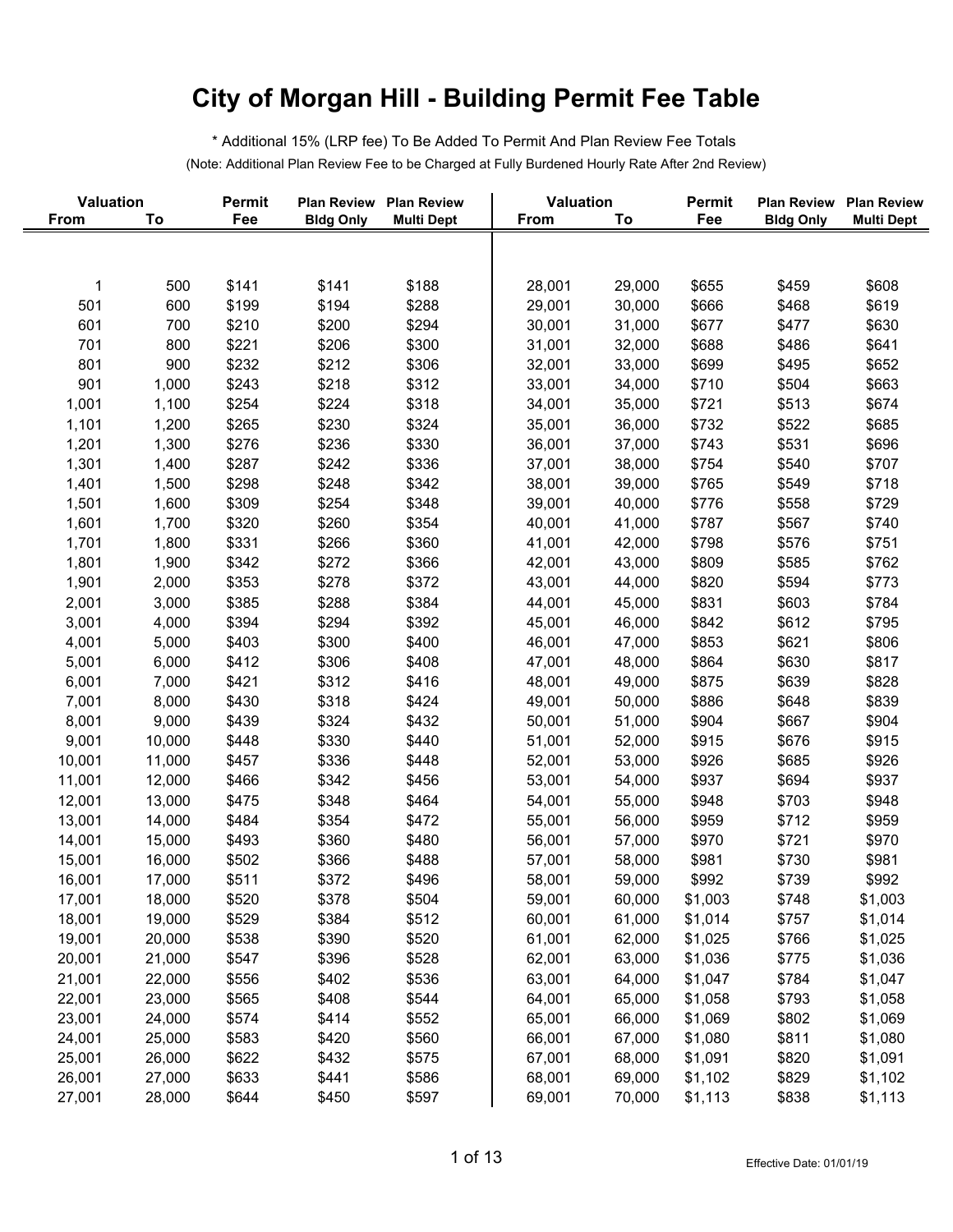| <b>Valuation</b> |         | Permit  | <b>Plan Review</b> | <b>Plan Review</b> | Valuation   |         | Permit  | <b>Plan Review</b> | <b>Plan Review</b> |
|------------------|---------|---------|--------------------|--------------------|-------------|---------|---------|--------------------|--------------------|
| <b>From</b>      | To      | Fee     | <b>Bldg Only</b>   | <b>Multi Dept</b>  | <b>From</b> | To      | Fee     | <b>Bldg Only</b>   | <b>Multi Dept</b>  |
|                  |         |         |                    |                    |             |         |         |                    |                    |
|                  |         |         |                    |                    |             |         |         |                    |                    |
| 70,001           | 71,000  | \$1,124 | \$847              | \$1,124            | 114,001     | 115,000 | \$1,594 | \$1,218            | \$1,624            |
| 71,001           | 72,000  | \$1,135 | \$856              | \$1,135            | 115,001     | 116,000 | \$1,600 | \$1,224            | \$1,632            |
| 72,001           | 73,000  | \$1,146 | \$865              | \$1,146            | 116,001     | 117,000 | \$1,606 | \$1,230            | \$1,640            |
| 73,001           | 74,000  | \$1,157 | \$874              | \$1,157            | 117,001     | 118,000 | \$1,612 | \$1,236            | \$1,648            |
| 74,001           | 75,000  | \$1,168 | \$883              | \$1,168            | 118,001     | 119,000 | \$1,618 | \$1,242            | \$1,656            |
| 75,001           | 76,000  | \$1,179 | \$892              | \$1,179            | 119,001     | 120,000 | \$1,624 | \$1,248            | \$1,664            |
| 76,001           | 77,000  | \$1,190 | \$901              | \$1,190            | 120,001     | 121,000 | \$1,630 | \$1,254            | \$1,672            |
| 77,001           | 78,000  | \$1,201 | \$910              | \$1,201            | 121,001     | 122,000 | \$1,636 | \$1,260            | \$1,680            |
| 78,001           | 79,000  | \$1,212 | \$919              | \$1,212            | 122,001     | 123,000 | \$1,642 | \$1,266            | \$1,688            |
| 79,001           | 80,000  | \$1,223 | \$928              | \$1,223            | 123,001     | 124,000 | \$1,648 | \$1,272            | \$1,696            |
| 80,001           | 81,000  | \$1,234 | \$937              | \$1,234            | 124,001     | 125,000 | \$1,654 | \$1,278            | \$1,704            |
| 81,001           | 82,000  | \$1,245 | \$946              | \$1,245            | 125,001     | 126,000 | \$1,660 | \$1,284            | \$1,712            |
| 82,001           | 83,000  | \$1,256 | \$955              | \$1,256            | 126,001     | 127,000 | \$1,666 | \$1,290            | \$1,720            |
| 83,001           | 84,000  | \$1,267 | \$964              | \$1,267            | 127,001     | 128,000 | \$1,672 | \$1,296            | \$1,728            |
| 84,001           | 85,000  | \$1,278 | \$973              | \$1,278            | 128,001     | 129,000 | \$1,678 | \$1,302            | \$1,736            |
| 85,001           | 86,000  | \$1,289 | \$982              | \$1,289            | 129,001     | 130,000 | \$1,684 | \$1,308            | \$1,744            |
| 86,001           | 87,000  | \$1,300 | \$991              | \$1,300            | 130,001     | 131,000 | \$1,690 | \$1,314            | \$1,752            |
| 87,001           | 88,000  | \$1,311 | \$1,000            | \$1,311            | 131,001     | 132,000 | \$1,696 | \$1,320            | \$1,760            |
| 88,001           | 89,000  | \$1,322 | \$1,009            | \$1,322            | 132,001     | 133,000 | \$1,702 | \$1,326            | \$1,768            |
| 89,001           | 90,000  | \$1,333 | \$1,018            | \$1,333            | 133,001     | 134,000 | \$1,708 | \$1,332            | \$1,776            |
| 90,001           | 91,000  | \$1,344 | \$1,027            | \$1,344            | 134,001     | 135,000 | \$1,714 | \$1,338            | \$1,784            |
| 91,001           | 92,000  | \$1,355 | \$1,036            | \$1,355            | 135,001     | 136,000 | \$1,720 | \$1,344            | \$1,792            |
|                  |         |         |                    |                    | 136,001     | 137,000 | \$1,726 |                    |                    |
| 92,001           | 93,000  | \$1,366 | \$1,045            | \$1,366            |             |         |         | \$1,350            | \$1,800            |
| 93,001           | 94,000  | \$1,377 | \$1,054            | \$1,377            | 137,001     | 138,000 | \$1,732 | \$1,356            | \$1,808            |
| 94,001           | 95,000  | \$1,388 | \$1,063            | \$1,388            | 138,001     | 139,000 | \$1,738 | \$1,362            | \$1,816            |
| 95,001           | 96,000  | \$1,399 | \$1,072            | \$1,399            | 139,001     | 140,000 | \$1,744 | \$1,368            | \$1,824            |
| 96,001           | 97,000  | \$1,410 | \$1,081            | \$1,410            | 140,001     | 141,000 | \$1,750 | \$1,374            | \$1,832            |
| 97,001           | 98,000  | \$1,421 | \$1,090            | \$1,421            | 141,001     | 142,000 | \$1,756 | \$1,380            | \$1,840            |
| 98,001           | 99,000  | \$1,432 | \$1,099            | \$1,432            | 142,001     | 143,000 | \$1,762 | \$1,386            | \$1,848            |
| 99,001           | 100,000 | \$1,443 | \$1,108            | \$1,443            | 143,001     | 144,000 | \$1,768 | \$1,392            | \$1,856            |
| 100,001          | 101,000 | \$1,510 | \$1,134            | \$1,512            | 144,001     | 145,000 | \$1,774 | \$1,398            | \$1,864            |
| 101,001          | 102,000 | \$1,516 | \$1,140            | \$1,520            | 145,001     | 146,000 | \$1,780 | \$1,404            | \$1,872            |
| 102,001          | 103,000 | \$1,522 | \$1,146            | \$1,528            | 146,001     | 147,000 | \$1,786 | \$1,410            | \$1,880            |
| 103,001          | 104,000 | \$1,528 | \$1,152            | \$1,536            | 147,001     | 148,000 | \$1,792 | \$1,416            | \$1,888            |
| 104,001          | 105,000 | \$1,534 | \$1,158            | \$1,544            | 148,001     | 149,000 | \$1,798 | \$1,422            | \$1,896            |
| 105,001          | 106,000 | \$1,540 | \$1,164            | \$1,552            | 149,001     | 150,000 | \$1,804 | \$1,428            | \$1,904            |
| 106,001          | 107,000 | \$1,546 | \$1,170            | \$1,560            | 150,001     | 151,000 | \$1,810 | \$1,434            | \$1,912            |
| 107,001          | 108,000 | \$1,552 | \$1,176            | \$1,568            | 151,001     | 152,000 | \$1,816 | \$1,440            | \$1,920            |
| 108,001          | 109,000 | \$1,558 | \$1,182            | \$1,576            | 152,001     | 153,000 | \$1,822 | \$1,446            | \$1,928            |
| 109,001          | 110,000 | \$1,564 | \$1,188            | \$1,584            | 153,001     | 154,000 | \$1,828 | \$1,452            | \$1,936            |
| 110,001          | 111,000 | \$1,570 | \$1,194            | \$1,592            | 154,001     | 155,000 | \$1,834 | \$1,458            | \$1,944            |
| 111,001          | 112,000 | \$1,576 | \$1,200            | \$1,600            | 155,001     | 156,000 | \$1,840 | \$1,464            | \$1,952            |
| 112,001          | 113,000 | \$1,582 | \$1,206            | \$1,608            | 156,001     | 157,000 | \$1,846 | \$1,470            | \$1,960            |
| 113,001          | 114,000 | \$1,588 | \$1,212            | \$1,616            | 157,001     | 158,000 | \$1,852 | \$1,476            | \$1,968            |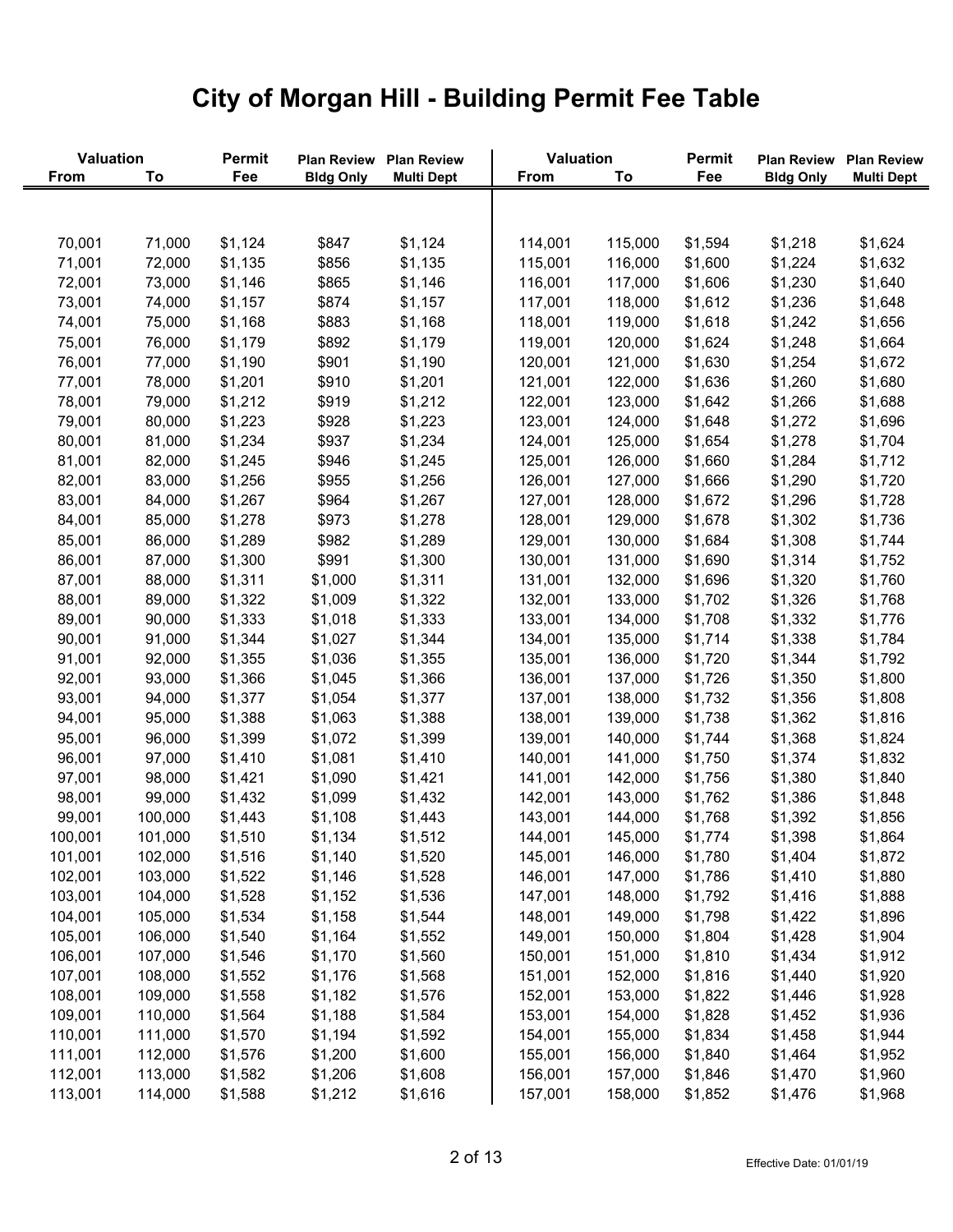| Valuation |         | Permit  | <b>Plan Review</b> | <b>Plan Review</b> | Valuation   |         | <b>Permit</b> | <b>Plan Review</b> | <b>Plan Review</b> |
|-----------|---------|---------|--------------------|--------------------|-------------|---------|---------------|--------------------|--------------------|
| From      | To      | Fee     | <b>Bldg Only</b>   | <b>Multi Dept</b>  | <b>From</b> | To      | Fee           | <b>Bldg Only</b>   | <b>Multi Dept</b>  |
|           |         |         |                    |                    |             |         |               |                    |                    |
|           |         |         |                    |                    |             |         |               |                    |                    |
| 158,001   | 159,000 | \$1,858 | \$1,482            | \$1,976            | 202,001     | 203,000 | \$2,122       | \$1,746            | \$2,328            |
| 159,001   | 160,000 | \$1,864 | \$1,488            | \$1,984            | 203,001     | 204,000 | \$2,128       | \$1,752            | \$2,336            |
| 160,001   | 161,000 | \$1,870 | \$1,494            | \$1,992            | 204,001     | 205,000 | \$2,134       | \$1,758            | \$2,344            |
| 161,001   | 162,000 | \$1,876 | \$1,500            | \$2,000            | 205,001     | 206,000 | \$2,140       | \$1,764            | \$2,352            |
| 162,001   | 163,000 | \$1,882 | \$1,506            | \$2,008            | 206,001     | 207,000 | \$2,146       | \$1,770            | \$2,360            |
| 163,001   | 164,000 | \$1,888 | \$1,512            | \$2,016            | 207,001     | 208,000 | \$2,152       | \$1,776            | \$2,368            |
| 164,001   | 165,000 | \$1,894 | \$1,518            | \$2,024            | 208,001     | 209,000 | \$2,158       | \$1,782            | \$2,376            |
| 165,001   | 166,000 | \$1,900 | \$1,524            | \$2,032            | 209,001     | 210,000 | \$2,164       | \$1,788            | \$2,384            |
| 166,001   | 167,000 | \$1,906 | \$1,530            | \$2,040            | 210,001     | 211,000 | \$2,170       | \$1,794            | \$2,392            |
| 167,001   | 168,000 | \$1,912 | \$1,536            | \$2,048            | 211,001     | 212,000 | \$2,176       | \$1,800            | \$2,400            |
| 168,001   | 169,000 | \$1,918 | \$1,542            | \$2,056            | 212,001     | 213,000 | \$2,182       | \$1,806            | \$2,408            |
| 169,001   | 170,000 | \$1,924 | \$1,548            | \$2,064            | 213,001     | 214,000 | \$2,188       | \$1,812            | \$2,416            |
| 170,001   | 171,000 | \$1,930 | \$1,554            | \$2,072            | 214,001     | 215,000 | \$2,194       | \$1,818            | \$2,424            |
| 171,001   | 172,000 | \$1,936 | \$1,560            | \$2,080            | 215,001     | 216,000 | \$2,200       | \$1,824            | \$2,432            |
| 172,001   | 173,000 | \$1,942 | \$1,566            | \$2,088            | 216,001     | 217,000 | \$2,206       | \$1,830            | \$2,440            |
| 173,001   | 174,000 | \$1,948 | \$1,572            | \$2,096            | 217,001     | 218,000 | \$2,212       | \$1,836            | \$2,448            |
| 174,001   | 175,000 | \$1,954 | \$1,578            | \$2,104            | 218,001     | 219,000 | \$2,218       | \$1,842            | \$2,456            |
| 175,001   | 176,000 | \$1,960 | \$1,584            | \$2,112            | 219,001     | 220,000 | \$2,224       | \$1,848            | \$2,464            |
| 176,001   | 177,000 | \$1,966 | \$1,590            | \$2,120            | 220,001     | 221,000 | \$2,230       | \$1,854            | \$2,472            |
| 177,001   | 178,000 | \$1,972 | \$1,596            | \$2,128            | 221,001     | 222,000 | \$2,236       | \$1,860            | \$2,480            |
| 178,001   | 179,000 | \$1,978 | \$1,602            | \$2,136            | 222,001     | 223,000 | \$2,242       | \$1,866            | \$2,488            |
| 179,001   | 180,000 | \$1,984 | \$1,608            | \$2,144            | 223,001     | 224,000 | \$2,248       | \$1,872            | \$2,496            |
| 180,001   | 181,000 | \$1,990 | \$1,614            | \$2,152            | 224,001     | 225,000 | \$2,254       | \$1,878            | \$2,504            |
| 181,001   | 182,000 | \$1,996 | \$1,620            | \$2,160            | 225,001     | 226,000 | \$2,260       | \$1,884            | \$2,512            |
| 182,001   | 183,000 | \$2,002 | \$1,626            | \$2,168            | 226,001     | 227,000 | \$2,266       | \$1,890            | \$2,520            |
| 183,001   | 184,000 | \$2,008 | \$1,632            | \$2,176            | 227,001     | 228,000 | \$2,272       | \$1,896            | \$2,528            |
| 184,001   | 185,000 | \$2,014 | \$1,638            | \$2,184            | 228,001     | 229,000 | \$2,278       | \$1,902            | \$2,536            |
| 185,001   | 186,000 | \$2,020 | \$1,644            | \$2,192            | 229,001     | 230,000 | \$2,284       | \$1,908            | \$2,544            |
| 186,001   | 187,000 | \$2,026 | \$1,650            | \$2,200            | 230,001     | 231,000 | \$2,290       | \$1,914            | \$2,552            |
| 187,001   | 188,000 | \$2,032 | \$1,656            | \$2,208            | 231,001     | 232,000 | \$2,296       | \$1,920            | \$2,560            |
| 188,001   | 189,000 | \$2,038 | \$1,662            | \$2,216            | 232,001     | 233,000 | \$2,302       | \$1,926            | \$2,568            |
| 189,001   | 190,000 | \$2,044 | \$1,668            | \$2,224            | 233,001     | 234,000 | \$2,308       | \$1,932            | \$2,576            |
| 190,001   | 191,000 | \$2,050 | \$1,674            | \$2,232            | 234,001     | 235,000 | \$2,314       | \$1,938            | \$2,584            |
| 191,001   | 192,000 | \$2,056 | \$1,680            | \$2,240            | 235,001     | 236,000 | \$2,320       | \$1,944            | \$2,592            |
| 192,001   | 193,000 | \$2,062 | \$1,686            | \$2,248            | 236,001     | 237,000 | \$2,326       | \$1,950            | \$2,600            |
| 193,001   | 194,000 | \$2,068 | \$1,692            | \$2,256            | 237,001     | 238,000 | \$2,332       | \$1,956            | \$2,608            |
| 194,001   | 195,000 | \$2,074 | \$1,698            | \$2,264            | 238,001     | 239,000 | \$2,338       | \$1,962            | \$2,616            |
| 195,001   | 196,000 | \$2,080 | \$1,704            | \$2,272            | 239,001     | 240,000 | \$2,344       | \$1,968            | \$2,624            |
| 196,001   | 197,000 | \$2,086 | \$1,710            | \$2,280            | 240,001     | 241,000 | \$2,350       | \$1,974            | \$2,632            |
| 197,001   | 198,000 | \$2,092 | \$1,716            | \$2,288            | 241,001     | 242,000 | \$2,356       | \$1,980            | \$2,640            |
| 198,001   | 199,000 | \$2,098 | \$1,722            | \$2,296            | 242,001     | 243,000 | \$2,362       | \$1,986            | \$2,648            |
| 199,001   | 200,000 | \$2,104 | \$1,728            | \$2,304            | 243,001     | 244,000 | \$2,368       | \$1,992            | \$2,656            |
| 200,001   | 201,000 | \$2,110 | \$1,734            | \$2,312            | 244,001     | 245,000 | \$2,374       | \$1,998            | \$2,664            |
| 201,001   | 202,000 | \$2,116 | \$1,740            | \$2,320            | 245,001     | 246,000 | \$2,380       | \$2,004            | \$2,672            |
|           |         |         |                    |                    |             |         |               |                    |                    |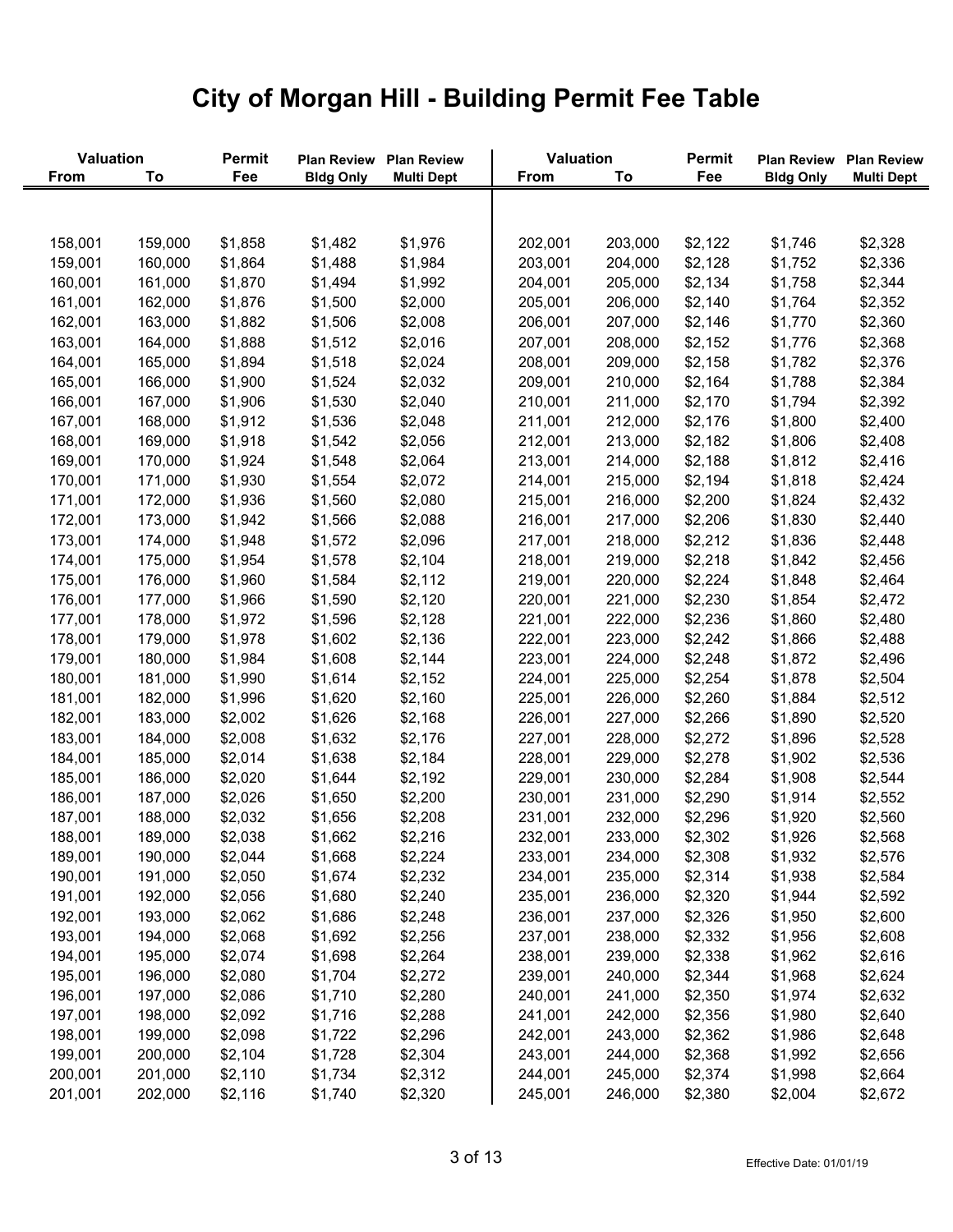| Valuation   |         | Permit  | <b>Plan Review</b> | <b>Plan Review</b> | Valuation   |         | <b>Permit</b> | <b>Plan Review</b> | <b>Plan Review</b> |
|-------------|---------|---------|--------------------|--------------------|-------------|---------|---------------|--------------------|--------------------|
| <b>From</b> | To      | Fee     | <b>Bldg Only</b>   | <b>Multi Dept</b>  | <b>From</b> | To      | Fee           | <b>Bldg Only</b>   | <b>Multi Dept</b>  |
|             |         |         |                    |                    |             |         |               |                    |                    |
|             |         |         |                    |                    |             |         |               |                    |                    |
| 246,001     | 247,000 | \$2,386 | \$2,010            | \$2,680            | 290,001     | 291,000 | \$2,650       | \$2,274            | \$3,032            |
| 247,001     | 248,000 | \$2,392 | \$2,016            | \$2,688            | 291,001     | 292,000 | \$2,656       | \$2,280            | \$3,040            |
| 248,001     | 249,000 | \$2,398 | \$2,022            | \$2,696            | 292,001     | 293,000 | \$2,662       | \$2,286            | \$3,048            |
| 249,001     | 250,000 | \$2,404 | \$2,028            | \$2,704            | 293,001     | 294,000 | \$2,668       | \$2,292            | \$3,056            |
| 250,001     | 251,000 | \$2,410 | \$2,034            | \$2,712            | 294,001     | 295,000 | \$2,674       | \$2,298            | \$3,064            |
| 251,001     | 252,000 | \$2,416 | \$2,040            | \$2,720            | 295,001     | 296,000 | \$2,680       | \$2,304            | \$3,072            |
| 252,001     | 253,000 | \$2,422 | \$2,046            | \$2,728            | 296,001     | 297,000 | \$2,686       | \$2,310            | \$3,080            |
| 253,001     | 254,000 | \$2,428 | \$2,052            | \$2,736            | 297,001     | 298,000 | \$2,692       | \$2,316            | \$3,088            |
| 254,001     | 255,000 | \$2,434 | \$2,058            | \$2,744            | 298,001     | 299,000 | \$2,698       | \$2,322            | \$3,096            |
| 255,001     | 256,000 | \$2,440 | \$2,064            | \$2,752            | 299,001     | 300,000 | \$2,704       | \$2,328            | \$3,104            |
| 256,001     | 257,000 | \$2,446 | \$2,070            | \$2,760            | 300,001     | 301,000 | \$2,710       | \$2,334            | \$3,112            |
| 257,001     | 258,000 | \$2,452 | \$2,076            | \$2,768            | 301,001     | 302,000 | \$2,716       | \$2,340            | \$3,120            |
| 258,001     | 259,000 | \$2,458 | \$2,082            | \$2,776            | 302,001     | 303,000 | \$2,722       | \$2,346            | \$3,128            |
| 259,001     | 260,000 | \$2,464 | \$2,088            | \$2,784            | 303,001     | 304,000 | \$2,728       | \$2,352            | \$3,136            |
| 260,001     | 261,000 | \$2,470 | \$2,094            | \$2,792            | 304,001     | 305,000 | \$2,734       | \$2,358            | \$3,144            |
| 261,001     | 262,000 | \$2,476 | \$2,100            | \$2,800            | 305,001     | 306,000 | \$2,740       | \$2,364            | \$3,152            |
| 262,001     | 263,000 | \$2,482 | \$2,106            | \$2,808            | 306,001     | 307,000 | \$2,746       | \$2,370            | \$3,160            |
| 263,001     | 264,000 | \$2,488 | \$2,112            | \$2,816            | 307,001     | 308,000 | \$2,752       | \$2,376            | \$3,168            |
| 264,001     | 265,000 | \$2,494 | \$2,118            | \$2,824            | 308,001     | 309,000 | \$2,758       | \$2,382            | \$3,176            |
| 265,001     | 266,000 | \$2,500 | \$2,124            | \$2,832            | 309,001     | 310,000 | \$2,764       | \$2,388            | \$3,184            |
| 266,001     | 267,000 | \$2,506 | \$2,130            | \$2,840            | 310,001     | 311,000 | \$2,770       | \$2,394            | \$3,192            |
| 267,001     | 268,000 | \$2,512 | \$2,136            | \$2,848            | 311,001     | 312,000 | \$2,776       | \$2,400            | \$3,200            |
| 268,001     | 269,000 | \$2,518 | \$2,142            | \$2,856            | 312,001     | 313,000 | \$2,782       | \$2,406            | \$3,208            |
| 269,001     | 270,000 | \$2,524 | \$2,148            | \$2,864            | 313,001     | 314,000 | \$2,788       | \$2,412            | \$3,216            |
| 270,001     | 271,000 | \$2,530 | \$2,154            | \$2,872            | 314,001     | 315,000 | \$2,794       | \$2,418            | \$3,224            |
| 271,001     | 272,000 | \$2,536 | \$2,160            | \$2,880            | 315,001     | 316,000 | \$2,800       | \$2,424            | \$3,232            |
| 272,001     | 273,000 | \$2,542 | \$2,166            | \$2,888            | 316,001     | 317,000 | \$2,806       | \$2,430            | \$3,240            |
| 273,001     | 274,000 | \$2,548 | \$2,172            | \$2,896            | 317,001     | 318,000 | \$2,812       | \$2,436            | \$3,248            |
| 274,001     | 275,000 | \$2,554 | \$2,178            | \$2,904            | 318,001     | 319,000 | \$2,818       | \$2,442            | \$3,256            |
| 275,001     | 276,000 | \$2,560 | \$2,184            | \$2,912            | 319,001     | 320,000 | \$2,824       | \$2,448            | \$3,264            |
| 276,001     | 277,000 | \$2,566 | \$2,190            | \$2,920            | 320,001     | 321,000 | \$2,830       | \$2,454            | \$3,272            |
| 277,001     | 278,000 | \$2,572 | \$2,196            | \$2,928            | 321,001     | 322,000 | \$2,836       | \$2,460            | \$3,280            |
| 278,001     | 279,000 | \$2,578 | \$2,202            | \$2,936            | 322,001     | 323,000 | \$2,842       | \$2,466            | \$3,288            |
| 279,001     | 280,000 | \$2,584 | \$2,208            | \$2,944            | 323,001     | 324,000 | \$2,848       | \$2,472            | \$3,296            |
| 280,001     | 281,000 | \$2,590 | \$2,214            | \$2,952            | 324,001     | 325,000 | \$2,854       | \$2,478            | \$3,304            |
| 281,001     | 282,000 | \$2,596 | \$2,220            | \$2,960            | 325,001     | 326,000 | \$2,860       | \$2,484            | \$3,312            |
| 282,001     | 283,000 | \$2,602 | \$2,226            | \$2,968            | 326,001     | 327,000 | \$2,866       | \$2,490            | \$3,320            |
| 283,001     | 284,000 | \$2,608 | \$2,232            | \$2,976            | 327,001     | 328,000 | \$2,872       | \$2,496            | \$3,328            |
| 284,001     | 285,000 | \$2,614 | \$2,238            | \$2,984            | 328,001     | 329,000 | \$2,878       | \$2,502            | \$3,336            |
| 285,001     | 286,000 | \$2,620 | \$2,244            | \$2,992            | 329,001     | 330,000 | \$2,884       | \$2,508            | \$3,344            |
| 286,001     | 287,000 | \$2,626 | \$2,250            | \$3,000            | 330,001     | 331,000 | \$2,890       | \$2,514            | \$3,352            |
| 287,001     | 288,000 | \$2,632 | \$2,256            | \$3,008            | 331,001     | 332,000 | \$2,896       | \$2,520            | \$3,360            |
| 288,001     | 289,000 | \$2,638 | \$2,262            | \$3,016            | 332,001     | 333,000 | \$2,902       | \$2,526            | \$3,368            |
| 289,001     | 290,000 | \$2,644 | \$2,268            | \$3,024            | 333,001     | 334,000 | \$2,908       | \$2,532            | \$3,376            |
|             |         |         |                    |                    |             |         |               |                    |                    |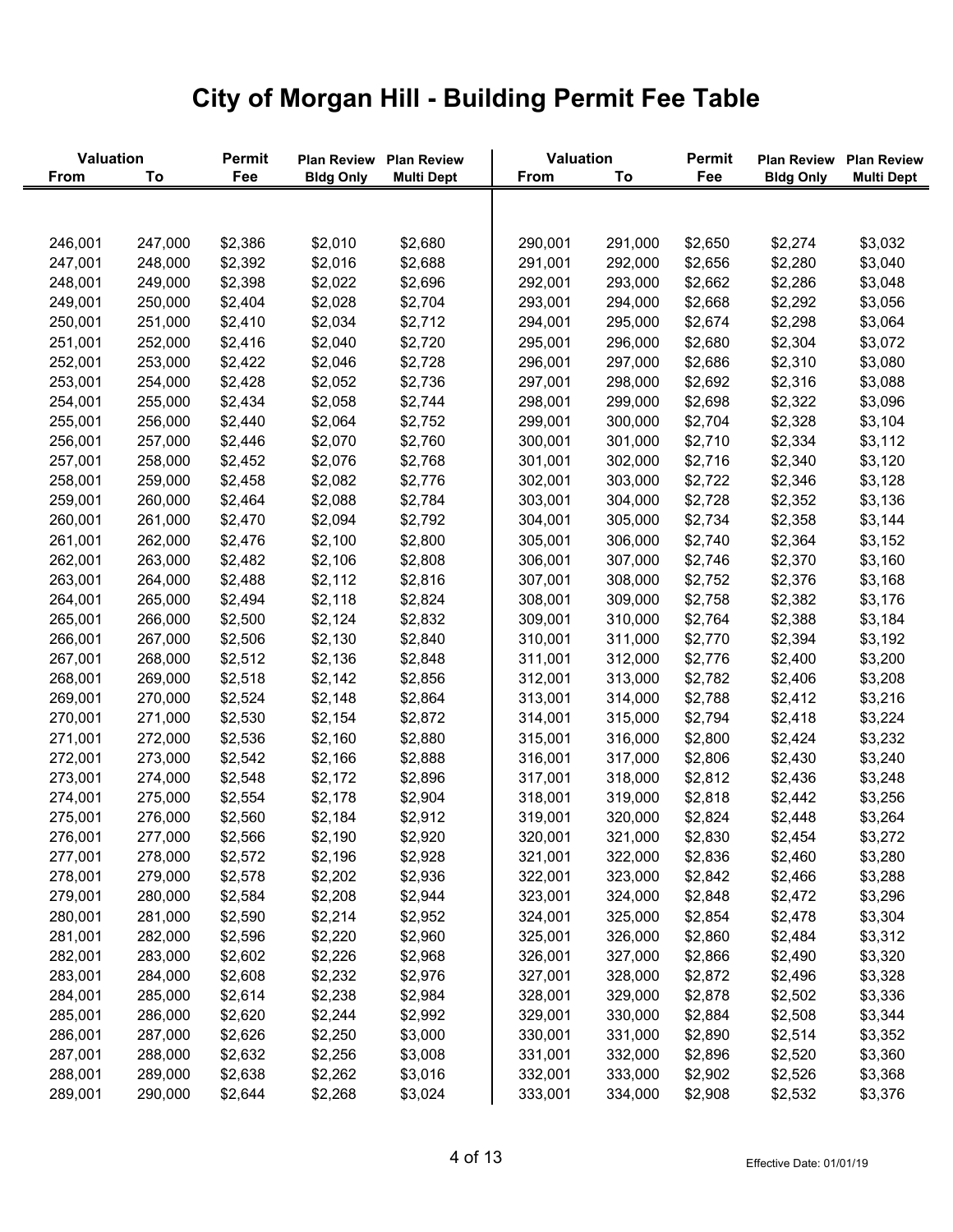| Valuation          |                    | Permit             | <b>Plan Review</b> | <b>Plan Review</b> | Valuation          |                    | <b>Permit</b>      | <b>Plan Review</b> | <b>Plan Review</b> |
|--------------------|--------------------|--------------------|--------------------|--------------------|--------------------|--------------------|--------------------|--------------------|--------------------|
| <b>From</b>        | To                 | Fee                | <b>Bldg Only</b>   | <b>Multi Dept</b>  | From               | To                 | Fee                | <b>Bldg Only</b>   | <b>Multi Dept</b>  |
|                    |                    |                    |                    |                    |                    |                    |                    |                    |                    |
| 334,001            | 335,000            | \$2,914            | \$2,538            | \$3,384            | 378,001            | 379,000            | \$3,178            | \$2,802            | \$3,736            |
| 335,001            | 336,000            | \$2,920            | \$2,544            | \$3,392            | 379,001            | 380,000            | \$3,184            | \$2,808            | \$3,744            |
| 336,001            | 337,000            | \$2,926            | \$2,550            | \$3,400            | 380,001            | 381,000            | \$3,190            | \$2,814            | \$3,752            |
| 337,001            | 338,000            | \$2,932            | \$2,556            | \$3,408            | 381,001            | 382,000            | \$3,196            | \$2,820            | \$3,760            |
| 338,001            | 339,000            | \$2,938            | \$2,562            | \$3,416            | 382,001            | 383,000            | \$3,202            | \$2,826            | \$3,768            |
| 339,001            | 340,000            | \$2,944            | \$2,568            | \$3,424            | 383,001            | 384,000            | \$3,208            | \$2,832            | \$3,776            |
| 340,001            | 341,000            | \$2,950            | \$2,574            | \$3,432            | 384,001            | 385,000            | \$3,214            | \$2,838            | \$3,784            |
| 341,001            | 342,000            | \$2,956            | \$2,580            | \$3,440            | 385,001            | 386,000            | \$3,220            | \$2,844            | \$3,792            |
| 342,001            | 343,000            | \$2,962            | \$2,586            | \$3,448            | 386,001            | 387,000            | \$3,226            | \$2,850            | \$3,800            |
| 343,001            | 344,000            | \$2,968            | \$2,592            | \$3,456            | 387,001            | 388,000            | \$3,232            | \$2,856            | \$3,808            |
| 344,001            | 345,000            | \$2,974            | \$2,598            | \$3,464            | 388,001            | 389,000            | \$3,238            | \$2,862            | \$3,816            |
| 345,001            | 346,000            | \$2,980            | \$2,604            | \$3,472            | 389,001            | 390,000            | \$3,244            | \$2,868            | \$3,824            |
| 346,001            | 347,000            | \$2,986            | \$2,610            | \$3,480            | 390,001            | 391,000            | \$3,250            | \$2,874            | \$3,832            |
| 347,001            | 348,000            | \$2,992            | \$2,616            | \$3,488            | 391,001            | 392,000            | \$3,256            | \$2,880            | \$3,840            |
| 348,001            | 349,000            | \$2,998            | \$2,622            | \$3,496            | 392,001            | 393,000            | \$3,262            | \$2,886            | \$3,848            |
| 349,001            | 350,000            | \$3,004            | \$2,628            | \$3,504            | 393,001            | 394,000            | \$3,268            | \$2,892            | \$3,856            |
| 350,001            | 351,000            | \$3,010            | \$2,634            | \$3,512            | 394,001            | 395,000            | \$3,274            | \$2,898            | \$3,864            |
| 351,001            | 352,000            | \$3,016            | \$2,640            | \$3,520            | 395,001            | 396,000            | \$3,280            | \$2,904            | \$3,872            |
| 352,001            | 353,000            | \$3,022            | \$2,646            | \$3,528            | 396,001            | 397,000            | \$3,286            | \$2,910            | \$3,880            |
| 353,001            | 354,000            | \$3,028            | \$2,652            | \$3,536            | 397,001            | 398,000            | \$3,292            | \$2,916            | \$3,888            |
| 354,001            | 355,000            | \$3,034            | \$2,658            | \$3,544            | 398,001            | 399,000            | \$3,298            | \$2,922            | \$3,896            |
| 355,001            | 356,000            | \$3,040            | \$2,664            | \$3,552            | 399,001            | 400,000            | \$3,304            | \$2,928            | \$3,904            |
| 356,001            | 357,000            | \$3,046            | \$2,670            | \$3,560            | 400,001            | 401,000            | \$3,310            | \$2,934            | \$3,912            |
| 357,001            | 358,000            | \$3,052            | \$2,676            | \$3,568            | 401,001            | 402,000            | \$3,316            | \$2,940            | \$3,920            |
| 358,001            | 359,000            | \$3,058            | \$2,682            | \$3,576            | 402,001            | 403,000            | \$3,322            | \$2,946            | \$3,928            |
| 359,001            | 360,000            | \$3,064            | \$2,688            | \$3,584            | 403,001            | 404,000            | \$3,328            | \$2,952            | \$3,936            |
| 360,001            | 361,000            | \$3,070            | \$2,694            | \$3,592            | 404,001            | 405,000            | \$3,334            | \$2,958            | \$3,944            |
| 361,001            | 362,000            | \$3,076            | \$2,700            | \$3,600            | 405,001            | 406,000            | \$3,340            | \$2,964            | \$3,952            |
| 362,001            | 363,000            | \$3,082            | \$2,706            | \$3,608            | 406,001            | 407,000            | \$3,346            | \$2,970            | \$3,960            |
| 363,001            | 364,000            | \$3,088            | \$2,712            | \$3,616            | 407,001            | 408,000            | \$3,352            | \$2,976            | \$3,968            |
| 364,001            | 365,000            | \$3,094            | \$2,718            | \$3,624            | 408,001            | 409,000            | \$3,358            | \$2,982            | \$3,976            |
| 365,001            | 366,000            | \$3,100            | \$2,724            | \$3,632            | 409,001            | 410,000            | \$3,364            | \$2,988            | \$3,984            |
| 366,001            | 367,000            | \$3,106            | \$2,730            | \$3,640            | 410,001            | 411,000            | \$3,370            | \$2,994            | \$3,992            |
| 367,001            | 368,000            | \$3,112            | \$2,736            | \$3,648            | 411,001            | 412,000            | \$3,376            | \$3,000            | \$4,000            |
| 368,001            | 369,000            | \$3,118            | \$2,742            | \$3,656            | 412,001            | 413,000            | \$3,382            | \$3,006            | \$4,008            |
| 369,001            | 370,000            | \$3,124            | \$2,748            | \$3,664            | 413,001            | 414,000            | \$3,388            | \$3,012            | \$4,016            |
| 370,001            | 371,000            | \$3,130            | \$2,754            | \$3,672            | 414,001            | 415,000            | \$3,394            | \$3,018            | \$4,024            |
| 371,001            | 372,000            | \$3,136            | \$2,760            | \$3,680            | 415,001            | 416,000            | \$3,400            | \$3,024            | \$4,032            |
| 372,001            | 373,000            | \$3,142            | \$2,766            | \$3,688            | 416,001            | 417,000            | \$3,406            | \$3,030            | \$4,040            |
|                    |                    |                    |                    |                    |                    |                    |                    |                    |                    |
| 373,001<br>374,001 | 374,000<br>375,000 | \$3,148<br>\$3,154 | \$2,772<br>\$2,778 | \$3,696<br>\$3,704 | 417,001<br>418,001 | 418,000<br>419,000 | \$3,412<br>\$3,418 | \$3,036<br>\$3,042 | \$4,048<br>\$4,056 |
| 375,001            | 376,000            | \$3,160            | \$2,784            | \$3,712            | 419,001            | 420,000            | \$3,424            | \$3,048            | \$4,064            |
| 376,001            | 377,000            | \$3,166            | \$2,790            | \$3,720            | 420,001            | 421,000            | \$3,430            | \$3,054            | \$4,072            |
| 377,001            | 378,000            | \$3,172            | \$2,796            | \$3,728            | 421,001            | 422,000            | \$3,436            | \$3,060            | \$4,080            |
|                    |                    |                    |                    |                    |                    |                    |                    |                    |                    |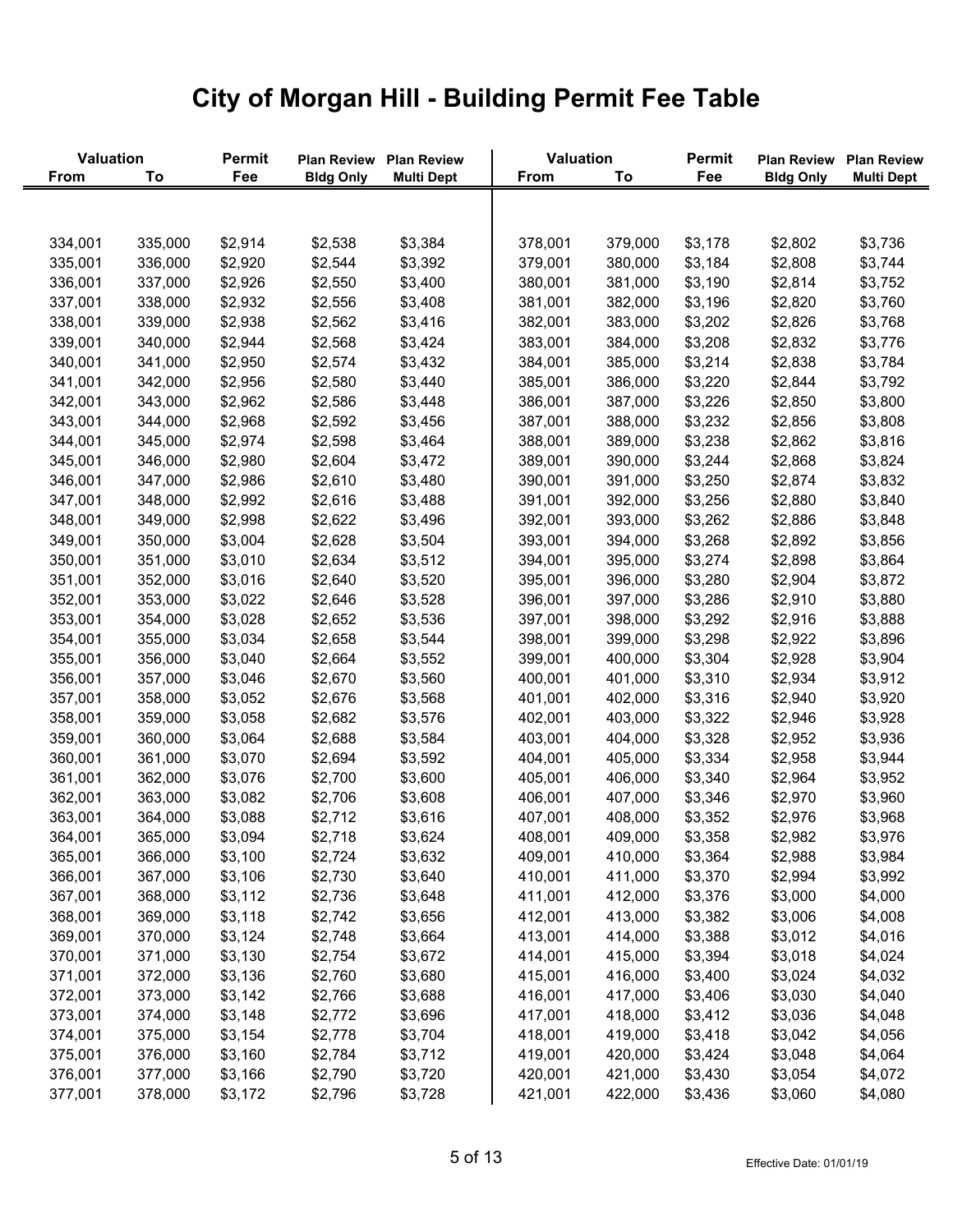| Valuation   |         | Permit  | <b>Plan Review</b> | <b>Plan Review</b> | Valuation   |         | <b>Permit</b> | <b>Plan Review</b> | <b>Plan Review</b> |
|-------------|---------|---------|--------------------|--------------------|-------------|---------|---------------|--------------------|--------------------|
| <b>From</b> | To      | Fee     | <b>Bldg Only</b>   | <b>Multi Dept</b>  | <b>From</b> | To      | Fee           | <b>Bldg Only</b>   | <b>Multi Dept</b>  |
|             |         |         |                    |                    |             |         |               |                    |                    |
| 422,001     | 423,000 | \$3,442 | \$3,066            | \$4,088            | 466,001     | 467,000 | \$3,706       | \$3,330            | \$4,440            |
| 423,001     | 424,000 | \$3,448 | \$3,072            | \$4,096            | 467,001     | 468,000 | \$3,712       | \$3,336            | \$4,448            |
| 424,001     | 425,000 | \$3,454 | \$3,078            | \$4,104            | 468,001     | 469,000 | \$3,718       | \$3,342            | \$4,456            |
| 425,001     | 426,000 | \$3,460 | \$3,084            | \$4,112            | 469,001     | 470,000 | \$3,724       | \$3,348            | \$4,464            |
| 426,001     | 427,000 | \$3,466 | \$3,090            | \$4,120            | 470,001     | 471,000 | \$3,730       | \$3,354            | \$4,472            |
| 427,001     | 428,000 | \$3,472 | \$3,096            | \$4,128            | 471,001     | 472,000 | \$3,736       | \$3,360            | \$4,480            |
| 428,001     | 429,000 | \$3,478 | \$3,102            | \$4,136            | 472,001     | 473,000 | \$3,742       | \$3,366            | \$4,488            |
| 429,001     | 430,000 | \$3,484 | \$3,108            | \$4,144            | 473,001     | 474,000 | \$3,748       | \$3,372            | \$4,496            |
| 430,001     | 431,000 | \$3,490 | \$3,114            | \$4,152            | 474,001     | 475,000 | \$3,754       | \$3,378            | \$4,504            |
| 431,001     | 432,000 | \$3,496 | \$3,120            | \$4,160            | 475,001     | 476,000 | \$3,760       | \$3,384            | \$4,512            |
| 432,001     | 433,000 | \$3,502 | \$3,126            | \$4,168            | 476,001     | 477,000 | \$3,766       | \$3,390            | \$4,520            |
| 433,001     | 434,000 | \$3,508 | \$3,132            | \$4,176            | 477,001     | 478,000 | \$3,772       | \$3,396            | \$4,528            |
| 434,001     | 435,000 | \$3,514 | \$3,138            | \$4,184            | 478,001     | 479,000 | \$3,778       | \$3,402            | \$4,536            |
| 435,001     | 436,000 | \$3,520 | \$3,144            | \$4,192            | 479,001     | 480,000 | \$3,784       | \$3,408            | \$4,544            |
| 436,001     | 437,000 | \$3,526 | \$3,150            | \$4,200            | 480,001     | 481,000 | \$3,790       | \$3,414            | \$4,552            |
| 437,001     | 438,000 | \$3,532 | \$3,156            | \$4,208            | 481,001     | 482,000 | \$3,796       | \$3,420            | \$4,560            |
| 438,001     | 439,000 | \$3,538 | \$3,162            | \$4,216            | 482,001     | 483,000 | \$3,802       | \$3,426            | \$4,568            |
| 439,001     | 440,000 | \$3,544 | \$3,168            | \$4,224            | 483,001     | 484,000 | \$3,808       | \$3,432            | \$4,576            |
| 440,001     | 441,000 | \$3,550 | \$3,174            | \$4,232            | 484,001     | 485,000 | \$3,814       | \$3,438            | \$4,584            |
| 441,001     | 442,000 | \$3,556 | \$3,180            | \$4,240            | 485,001     | 486,000 | \$3,820       | \$3,444            | \$4,592            |
| 442,001     | 443,000 | \$3,562 | \$3,186            | \$4,248            | 486,001     | 487,000 | \$3,826       | \$3,450            | \$4,600            |
| 443,001     | 444,000 | \$3,568 | \$3,192            | \$4,256            | 487,001     | 488,000 | \$3,832       | \$3,456            | \$4,608            |
| 444,001     | 445,000 | \$3,574 | \$3,198            | \$4,264            | 488,001     | 489,000 | \$3,838       | \$3,462            | \$4,616            |
| 445,001     | 446,000 | \$3,580 | \$3,204            | \$4,272            | 489,001     | 490,000 | \$3,844       | \$3,468            | \$4,624            |
| 446,001     | 447,000 | \$3,586 | \$3,210            | \$4,280            | 490,001     | 491,000 | \$3,850       | \$3,474            | \$4,632            |
| 447,001     | 448,000 | \$3,592 | \$3,216            | \$4,288            | 491,001     | 492,000 | \$3,856       | \$3,480            | \$4,640            |
| 448,001     | 449,000 | \$3,598 | \$3,222            | \$4,296            | 492,001     | 493,000 | \$3,862       | \$3,486            | \$4,648            |
| 449,001     | 450,000 | \$3,604 | \$3,228            | \$4,304            | 493,001     | 494,000 | \$3,868       | \$3,492            | \$4,656            |
| 450,001     | 451,000 | \$3,610 | \$3,234            | \$4,312            | 494,001     | 495,000 | \$3,874       | \$3,498            | \$4,664            |
| 451,001     | 452,000 | \$3,616 | \$3,240            | \$4,320            | 495,001     | 496,000 | \$3,880       | \$3,504            | \$4,672            |
| 452,001     | 453,000 | \$3,622 | \$3,246            | \$4,328            | 496,001     | 497,000 | \$3,886       | \$3,510            | \$4,680            |
| 453,001     | 454,000 | \$3,628 | \$3,252            | \$4,336            | 497,001     | 498,000 | \$3,892       | \$3,516            | \$4,688            |
| 454,001     | 455,000 | \$3,634 | \$3,258            | \$4,344            | 498,001     | 499,000 | \$3,898       | \$3,522            | \$4,696            |
| 455,001     | 456,000 | \$3,640 | \$3,264            | \$4,352            | 499,001     | 500,000 | \$3,904       | \$3,528            | \$4,704            |
| 456,001     | 457,000 | \$3,646 | \$3,270            | \$4,360            | 500,001     | 501,000 | \$3,764       | \$3,388            | \$4,518            |
| 457,001     | 458,000 | \$3,652 | \$3,276            | \$4,368            | 501,001     | 502,000 | \$3,768       | \$3,392            | \$4,524            |
| 458,001     | 459,000 | \$3,658 | \$3,282            | \$4,376            | 502,001     | 503,000 | \$3,772       | \$3,396            | \$4,530            |
| 459,001     | 460,000 | \$3,664 | \$3,288            | \$4,384            | 503,001     | 504,000 | \$3,776       | \$3,400            | \$4,536            |
| 460,001     | 461,000 | \$3,670 | \$3,294            | \$4,392            | 504,001     | 505,000 | \$3,780       | \$3,404            | \$4,542            |
| 461,001     | 462,000 | \$3,676 | \$3,300            | \$4,400            | 505,001     | 506,000 | \$3,784       | \$3,408            | \$4,548            |
| 462,001     | 463,000 | \$3,682 | \$3,306            | \$4,408            | 506,001     | 507,000 | \$3,788       | \$3,412            | \$4,554            |
| 463,001     | 464,000 | \$3,688 | \$3,312            | \$4,416            | 507,001     | 508,000 | \$3,792       | \$3,416            | \$4,560            |
| 464,001     | 465,000 | \$3,694 | \$3,318            | \$4,424            | 508,001     | 509,000 | \$3,796       | \$3,420            | \$4,566            |
| 465,001     | 466,000 | \$3,700 | \$3,324            | \$4,432            | 509,001     | 510,000 | \$3,800       | \$3,424            | \$4,572            |
|             |         |         |                    |                    |             |         |               |                    |                    |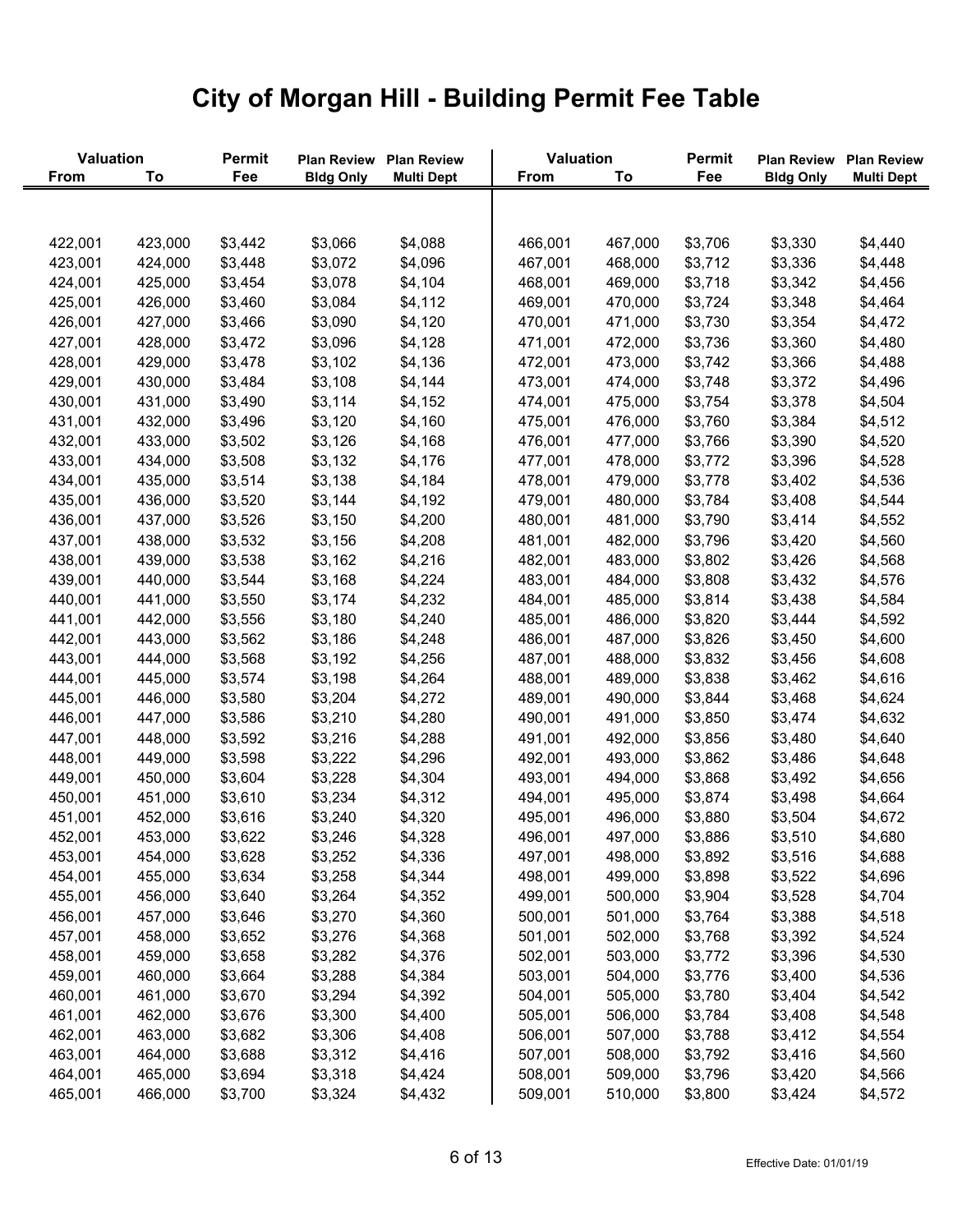| Valuation   |         | Permit  | <b>Plan Review</b> | <b>Plan Review</b> | Valuation   |         | Permit  | <b>Plan Review</b> | <b>Plan Review</b> |
|-------------|---------|---------|--------------------|--------------------|-------------|---------|---------|--------------------|--------------------|
| <b>From</b> | To      | Fee     | <b>Bldg Only</b>   | <b>Multi Dept</b>  | <b>From</b> | To      | Fee     | <b>Bldg Only</b>   | <b>Multi Dept</b>  |
|             |         |         |                    |                    |             |         |         |                    |                    |
| 510,001     | 511,000 | \$3,804 | \$3,428            | \$4,578            | 554,001     | 555,000 | \$3,980 | \$3,604            | \$4,842            |
| 511,001     | 512,000 | \$3,808 | \$3,432            | \$4,584            | 555,001     | 556,000 | \$3,984 | \$3,608            | \$4,848            |
| 512,001     | 513,000 | \$3,812 | \$3,436            | \$4,590            | 556,001     | 557,000 | \$3,988 | \$3,612            | \$4,854            |
| 513,001     | 514,000 | \$3,816 | \$3,440            | \$4,596            | 557,001     | 558,000 | \$3,992 | \$3,616            | \$4,860            |
| 514,001     | 515,000 | \$3,820 | \$3,444            | \$4,602            | 558,001     | 559,000 | \$3,996 | \$3,620            | \$4,866            |
| 515,001     | 516,000 | \$3,824 | \$3,448            | \$4,608            | 559,001     | 560,000 | \$4,000 | \$3,624            | \$4,872            |
| 516,001     | 517,000 | \$3,828 | \$3,452            | \$4,614            | 560,001     | 561,000 | \$4,004 | \$3,628            | \$4,878            |
| 517,001     | 518,000 | \$3,832 | \$3,456            | \$4,620            | 561,001     | 562,000 | \$4,008 | \$3,632            | \$4,884            |
| 518,001     | 519,000 | \$3,836 | \$3,460            | \$4,626            | 562,001     | 563,000 | \$4,012 | \$3,636            | \$4,890            |
| 519,001     | 520,000 | \$3,840 | \$3,464            | \$4,632            | 563,001     | 564,000 | \$4,016 | \$3,640            | \$4,896            |
| 520,001     | 521,000 | \$3,844 | \$3,468            | \$4,638            | 564,001     | 565,000 | \$4,020 | \$3,644            | \$4,902            |
| 521,001     | 522,000 | \$3,848 | \$3,472            | \$4,644            | 565,001     | 566,000 | \$4,024 | \$3,648            | \$4,908            |
| 522,001     | 523,000 | \$3,852 | \$3,476            | \$4,650            | 566,001     | 567,000 | \$4,028 | \$3,652            | \$4,914            |
| 523,001     | 524,000 | \$3,856 | \$3,480            | \$4,656            | 567,001     | 568,000 | \$4,032 | \$3,656            | \$4,920            |
| 524,001     | 525,000 | \$3,860 | \$3,484            | \$4,662            | 568,001     | 569,000 | \$4,036 | \$3,660            | \$4,926            |
| 525,001     | 526,000 | \$3,864 | \$3,488            | \$4,668            | 569,001     | 570,000 | \$4,040 | \$3,664            | \$4,932            |
| 526,001     | 527,000 | \$3,868 | \$3,492            | \$4,674            | 570,001     | 571,000 | \$4,044 | \$3,668            | \$4,938            |
| 527,001     | 528,000 | \$3,872 | \$3,496            | \$4,680            | 571,001     | 572,000 | \$4,048 | \$3,672            | \$4,944            |
| 528,001     | 529,000 | \$3,876 | \$3,500            | \$4,686            | 572,001     | 573,000 | \$4,052 | \$3,676            | \$4,950            |
| 529,001     | 530,000 | \$3,880 | \$3,504            | \$4,692            | 573,001     | 574,000 | \$4,056 | \$3,680            | \$4,956            |
| 530,001     | 531,000 | \$3,884 | \$3,508            | \$4,698            | 574,001     | 575,000 | \$4,060 | \$3,684            | \$4,962            |
| 531,001     | 532,000 | \$3,888 | \$3,512            | \$4,704            | 575,001     | 576,000 | \$4,064 | \$3,688            | \$4,968            |
| 532,001     | 533,000 | \$3,892 | \$3,516            | \$4,710            | 576,001     | 577,000 | \$4,068 | \$3,692            | \$4,974            |
| 533,001     | 534,000 | \$3,896 | \$3,520            | \$4,716            | 577,001     | 578,000 | \$4,072 | \$3,696            | \$4,980            |
| 534,001     | 535,000 | \$3,900 | \$3,524            | \$4,722            | 578,001     | 579,000 | \$4,076 | \$3,700            | \$4,986            |
| 535,001     | 536,000 | \$3,904 | \$3,528            | \$4,728            | 579,001     | 580,000 | \$4,080 | \$3,704            | \$4,992            |
| 536,001     | 537,000 | \$3,908 | \$3,532            | \$4,734            | 580,001     | 581,000 | \$4,084 | \$3,708            | \$4,998            |
| 537,001     | 538,000 | \$3,912 | \$3,536            | \$4,740            | 581,001     | 582,000 | \$4,088 | \$3,712            | \$5,004            |
| 538,001     | 539,000 | \$3,916 | \$3,540            | \$4,746            | 582,001     | 583,000 | \$4,092 | \$3,716            | \$5,010            |
| 539,001     | 540,000 | \$3,920 | \$3,544            | \$4,752            | 583,001     | 584,000 | \$4,096 | \$3,720            | \$5,016            |
| 540,001     | 541,000 | \$3,924 | \$3,548            | \$4,758            | 584,001     | 585,000 | \$4,100 | \$3,724            | \$5,022            |
| 541,001     | 542,000 | \$3,928 | \$3,552            | \$4,764            | 585,001     | 586,000 | \$4,104 | \$3,728            | \$5,028            |
| 542,001     | 543,000 | \$3,932 | \$3,556            | \$4,770            | 586,001     | 587,000 | \$4,108 | \$3,732            | \$5,034            |
| 543,001     | 544,000 | \$3,936 | \$3,560            | \$4,776            | 587,001     | 588,000 | \$4,112 | \$3,736            | \$5,040            |
| 544,001     | 545,000 | \$3,940 | \$3,564            | \$4,782            | 588,001     | 589,000 | \$4,116 | \$3,740            | \$5,046            |
| 545,001     | 546,000 | \$3,944 | \$3,568            | \$4,788            | 589,001     | 590,000 | \$4,120 | \$3,744            | \$5,052            |
| 546,001     | 547,000 | \$3,948 | \$3,572            | \$4,794            | 590,001     | 591,000 | \$4,124 | \$3,748            | \$5,058            |
| 547,001     | 548,000 | \$3,952 | \$3,576            | \$4,800            | 591,001     | 592,000 | \$4,128 | \$3,752            | \$5,064            |
| 548,001     | 549,000 | \$3,956 | \$3,580            | \$4,806            | 592,001     | 593,000 | \$4,132 | \$3,756            | \$5,070            |
| 549,001     | 550,000 | \$3,960 | \$3,584            | \$4,812            | 593,001     | 594,000 | \$4,136 | \$3,760            | \$5,076            |
| 550,001     | 551,000 | \$3,964 | \$3,588            | \$4,818            | 594,001     | 595,000 | \$4,140 | \$3,764            | \$5,082            |
| 551,001     | 552,000 | \$3,968 | \$3,592            | \$4,824            | 595,001     | 596,000 | \$4,144 | \$3,768            | \$5,088            |
| 552,001     | 553,000 | \$3,972 | \$3,596            | \$4,830            | 596,001     | 597,000 | \$4,148 | \$3,772            | \$5,094            |
| 553,001     | 554,000 | \$3,976 | \$3,600            | \$4,836            | 597,001     | 598,000 | \$4,152 | \$3,776            | \$5,100            |
|             |         |         |                    |                    |             |         |         |                    |                    |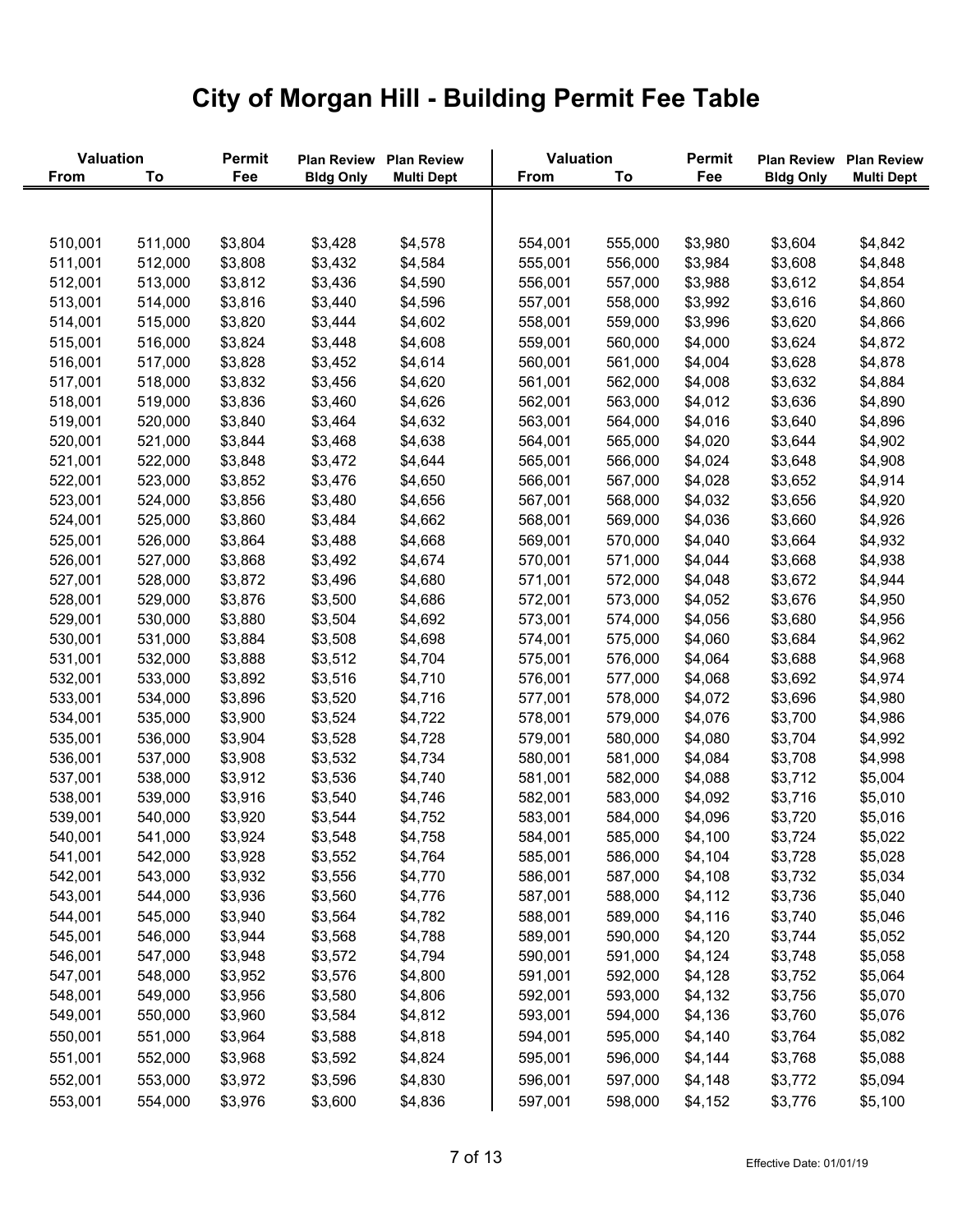| Valuation   |         | Permit  |                  | Plan Review Plan Review | Valuation   |         | Permit  | <b>Plan Review</b> | <b>Plan Review</b> |
|-------------|---------|---------|------------------|-------------------------|-------------|---------|---------|--------------------|--------------------|
| <b>From</b> | To      | Fee     | <b>Bldg Only</b> | <b>Multi Dept</b>       | <b>From</b> | To      | Fee     | <b>Bldg Only</b>   | <b>Multi Dept</b>  |
|             |         |         |                  |                         |             |         |         |                    |                    |
| 598,001     | 599,000 | \$4,156 | \$3,780          | \$5,106                 | 639,001     | 640,000 | \$4,320 | \$3,944            | \$5,352            |
| 599,001     | 600,000 | \$4,160 | \$3,784          | \$5,112                 | 640,001     | 641,000 | \$4,324 | \$3,948            | \$5,358            |
| 600,001     | 601,000 | \$4,164 | \$3,788          | \$5,118                 | 641,001     | 642,000 | \$4,328 | \$3,952            | \$5,364            |
| 601,001     | 602,000 | \$4,168 | \$3,792          | \$5,124                 | 642,001     | 643,000 | \$4,332 | \$3,956            | \$5,370            |
| 602,001     | 603,000 | \$4,172 | \$3,796          | \$5,130                 | 643,001     | 644,000 | \$4,336 | \$3,960            | \$5,376            |
| 603,001     | 604,000 | \$4,176 | \$3,800          | \$5,136                 | 644,001     | 645,000 | \$4,340 | \$3,964            | \$5,382            |
| 604,001     | 605,000 | \$4,180 | \$3,804          | \$5,142                 | 645,001     | 646,000 | \$4,344 | \$3,968            | \$5,388            |
| 605,001     | 606,000 | \$4,184 | \$3,808          | \$5,148                 | 646,001     | 647,000 | \$4,348 | \$3,972            | \$5,394            |
| 606,001     | 607,000 | \$4,188 | \$3,812          | \$5,154                 | 647,001     | 648,000 | \$4,352 | \$3,976            | \$5,400            |
| 607,001     | 608,000 | \$4,192 | \$3,816          | \$5,160                 | 648,001     | 649,000 | \$4,356 | \$3,980            | \$5,406            |
| 608,001     | 609,000 | \$4,196 | \$3,820          | \$5,166                 | 649,001     | 650,000 | \$4,360 | \$3,984            | \$5,412            |
| 609,001     | 610,000 | \$4,200 | \$3,824          | \$5,172                 | 650,001     | 651,000 | \$4,364 | \$3,988            | \$5,418            |
| 610,001     | 611,000 | \$4,204 | \$3,828          | \$5,178                 | 651,001     | 652,000 | \$4,368 | \$3,992            | \$5,424            |
| 611,001     | 612,000 | \$4,208 | \$3,832          | \$5,184                 | 652,001     | 653,000 | \$4,372 | \$3,996            | \$5,430            |
| 612,001     | 613,000 | \$4,212 | \$3,836          | \$5,190                 | 653,001     | 654,000 | \$4,376 | \$4,000            | \$5,436            |
| 613,001     | 614,000 | \$4,216 | \$3,840          | \$5,196                 | 654,001     | 655,000 | \$4,380 | \$4,004            | \$5,442            |
| 614,001     | 615,000 | \$4,220 | \$3,844          | \$5,202                 | 655,001     | 656,000 | \$4,384 | \$4,008            | \$5,448            |
| 615,001     | 616,000 | \$4,224 | \$3,848          | \$5,208                 | 656,001     | 657,000 | \$4,388 | \$4,012            | \$5,454            |
| 616,001     | 617,000 | \$4,228 | \$3,852          | \$5,214                 | 657,001     | 658,000 | \$4,392 | \$4,016            | \$5,460            |
| 617,001     | 618,000 | \$4,232 | \$3,856          | \$5,220                 | 658,001     | 659,000 | \$4,396 | \$4,020            | \$5,466            |
| 618,001     | 619,000 | \$4,236 | \$3,860          | \$5,226                 | 659,001     | 660,000 | \$4,400 | \$4,024            | \$5,472            |
| 619,001     | 620,000 | \$4,240 | \$3,864          | \$5,232                 | 660,001     | 661,000 | \$4,404 | \$4,028            | \$5,478            |
| 620,001     | 621,000 | \$4,244 | \$3,868          | \$5,238                 | 661,001     | 662,000 | \$4,408 | \$4,032            | \$5,484            |
| 621,001     | 622,000 | \$4,248 | \$3,872          | \$5,244                 | 662,001     | 663,000 | \$4,412 | \$4,036            | \$5,490            |
| 622,001     | 623,000 | \$4,252 | \$3,876          | \$5,250                 | 663,001     | 664,000 | \$4,416 | \$4,040            | \$5,496            |
| 623,001     | 624,000 | \$4,256 | \$3,880          | \$5,256                 | 664,001     | 665,000 | \$4,420 | \$4,044            | \$5,502            |
| 624,001     | 625,000 | \$4,260 | \$3,884          | \$5,262                 | 665,001     | 666,000 | \$4,424 | \$4,048            | \$5,508            |
| 625,001     | 626,000 | \$4,264 | \$3,888          | \$5,268                 | 666,001     | 667,000 | \$4,428 | \$4,052            | \$5,514            |
| 626,001     | 627,000 | \$4,268 | \$3,892          | \$5,274                 | 667,001     | 668,000 | \$4,432 | \$4,056            | \$5,520            |
| 627,001     | 628,000 | \$4,272 | \$3,896          | \$5,280                 | 668,001     | 669,000 | \$4,436 | \$4,060            | \$5,526            |
| 628,001     | 629,000 | \$4,276 | \$3,900          | \$5,286                 | 669,001     | 670,000 | \$4,440 | \$4,064            | \$5,532            |
| 629,001     | 630,000 | \$4,280 | \$3,904          | \$5,292                 | 670,001     | 671,000 | \$4,444 | \$4,068            | \$5,538            |
| 630,001     | 631,000 | \$4,284 | \$3,908          | \$5,298                 | 671,001     | 672,000 | \$4,448 | \$4,072            | \$5,544            |
| 631,001     | 632,000 | \$4,288 | \$3,912          | \$5,304                 | 672,001     | 673,000 | \$4,452 | \$4,076            | \$5,550            |
| 632,001     | 633,000 | \$4,292 | \$3,916          | \$5,310                 | 673,001     | 674,000 | \$4,456 | \$4,080            | \$5,556            |
| 633,001     | 634,000 | \$4,296 | \$3,920          | \$5,316                 | 674,001     | 675,000 | \$4,460 | \$4,084            | \$5,562            |
| 634,001     | 635,000 | \$4,300 | \$3,924          | \$5,322                 | 675,001     | 676,000 | \$4,464 | \$4,088            | \$5,568            |
| 635,001     | 636,000 | \$4,304 | \$3,928          | \$5,328                 | 676,001     | 677,000 | \$4,468 | \$4,092            | \$5,574            |
| 636,001     | 637,000 | \$4,308 | \$3,932          | \$5,334                 | 677,001     | 678,000 | \$4,472 | \$4,096            | \$5,580            |
| 637,001     | 638,000 | \$4,312 | \$3,936          | \$5,340                 | 678,001     | 679,000 | \$4,476 | \$4,100            | \$5,586            |
| 638,001     | 639,000 | \$4,316 | \$3,940          | \$5,346                 | 679,001     | 680,000 | \$4,480 | \$4,104            | \$5,592            |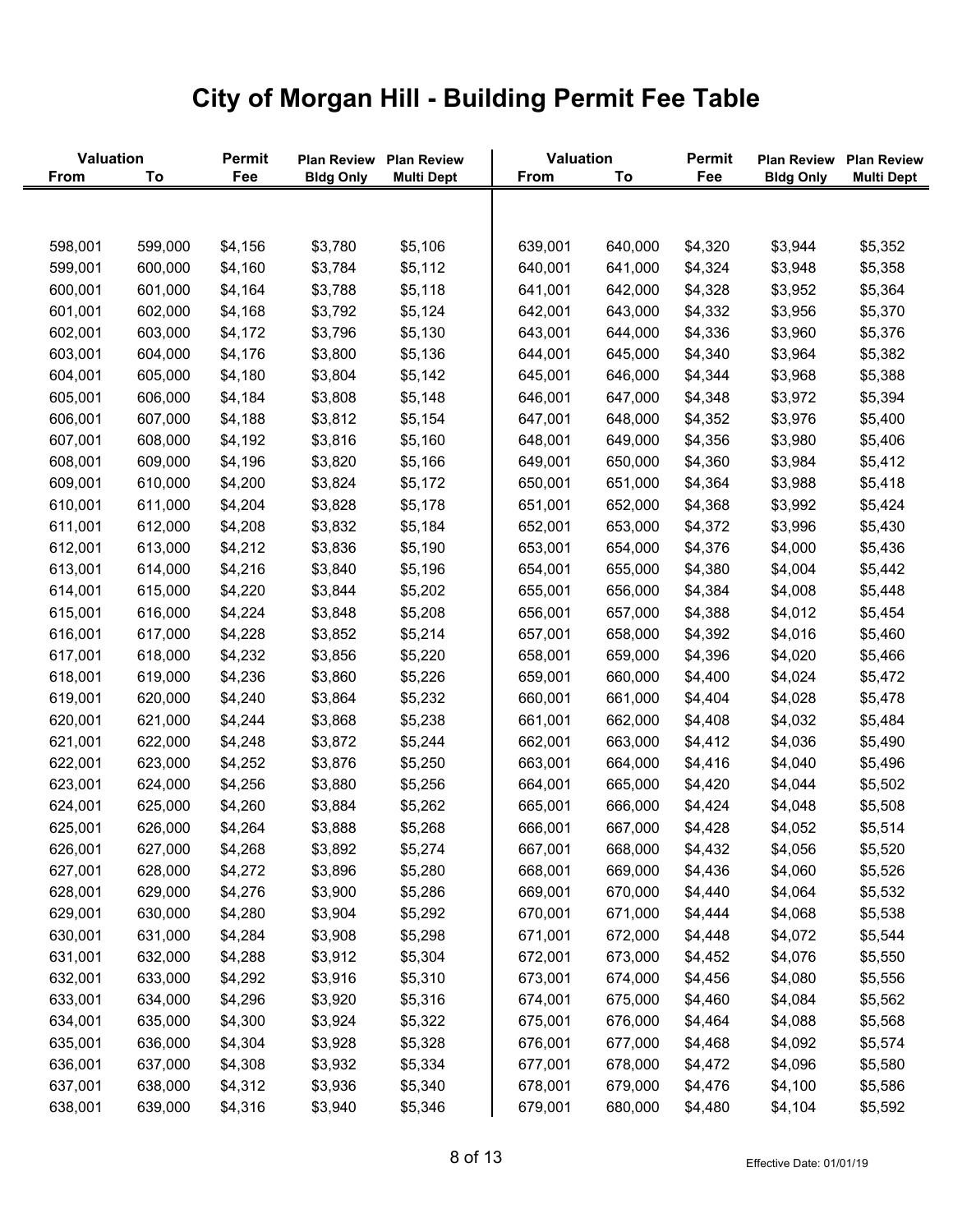| Valuation |         | Permit  | <b>Plan Review</b> | <b>Plan Review</b> | Valuation   |         | Permit  | <b>Plan Review</b> | <b>Plan Review</b> |
|-----------|---------|---------|--------------------|--------------------|-------------|---------|---------|--------------------|--------------------|
| From      | To      | Fee     | <b>Bldg Only</b>   | <b>Multi Dept</b>  | <b>From</b> | To      | Fee     | <b>Bldg Only</b>   | <b>Multi Dept</b>  |
|           |         |         |                    |                    |             |         |         |                    |                    |
| 680,001   | 681,000 | \$4,484 | \$4,108            | \$5,598            | 721,001     | 722,000 | \$4,648 | \$4,272            | \$5,844            |
| 681,001   | 682,000 | \$4,488 | \$4,112            | \$5,604            | 722,001     | 723,000 | \$4,652 | \$4,276            | \$5,850            |
| 682,001   | 683,000 | \$4,492 | \$4,116            | \$5,610            | 723,001     | 724,000 | \$4,656 | \$4,280            | \$5,856            |
| 683,001   | 684,000 | \$4,496 | \$4,120            | \$5,616            | 724,001     | 725,000 | \$4,660 | \$4,284            | \$5,862            |
| 684,001   | 685,000 | \$4,500 | \$4,124            | \$5,622            | 725,001     | 726,000 | \$4,664 | \$4,288            | \$5,868            |
| 685,001   | 686,000 | \$4,504 | \$4,128            | \$5,628            | 726,001     | 727,000 | \$4,668 | \$4,292            | \$5,874            |
| 686,001   | 687,000 | \$4,508 | \$4,132            | \$5,634            | 727,001     | 728,000 | \$4,672 | \$4,296            | \$5,880            |
| 687,001   | 688,000 | \$4,512 | \$4,136            | \$5,640            | 728,001     | 729,000 | \$4,676 | \$4,300            | \$5,886            |
| 688,001   | 689,000 | \$4,516 | \$4,140            | \$5,646            | 729,001     | 730,000 | \$4,680 | \$4,304            | \$5,892            |
| 689,001   | 690,000 | \$4,520 | \$4,144            | \$5,652            | 730,001     | 731,000 | \$4,684 | \$4,308            | \$5,898            |
| 690,001   | 691,000 | \$4,524 | \$4,148            | \$5,658            | 731,001     | 732,000 | \$4,688 | \$4,312            | \$5,904            |
| 691,001   | 692,000 | \$4,528 | \$4,152            | \$5,664            | 732,001     | 733,000 | \$4,692 | \$4,316            | \$5,910            |
| 692,001   | 693,000 | \$4,532 | \$4,156            | \$5,670            | 733,001     | 734,000 | \$4,696 | \$4,320            | \$5,916            |
| 693,001   | 694,000 | \$4,536 | \$4,160            | \$5,676            | 734,001     | 735,000 | \$4,700 | \$4,324            | \$5,922            |
| 694,001   | 695,000 | \$4,540 | \$4,164            | \$5,682            | 735,001     | 736,000 | \$4,704 | \$4,328            | \$5,928            |
| 695,001   | 696,000 | \$4,544 | \$4,168            | \$5,688            | 736,001     | 737,000 | \$4,708 | \$4,332            | \$5,934            |
| 696,001   | 697,000 | \$4,548 | \$4,172            | \$5,694            | 737,001     | 738,000 | \$4,712 | \$4,336            | \$5,940            |
| 697,001   | 698,000 | \$4,552 | \$4,176            | \$5,700            | 738,001     | 739,000 | \$4,716 | \$4,340            | \$5,946            |
| 698,001   | 699,000 | \$4,556 | \$4,180            | \$5,706            | 739,001     | 740,000 | \$4,720 | \$4,344            | \$5,952            |
| 699,001   | 700,000 | \$4,560 | \$4,184            | \$5,712            | 740,001     | 741,000 | \$4,724 | \$4,348            | \$5,958            |
| 700,001   | 701,000 | \$4,564 | \$4,188            | \$5,718            | 741,001     | 742,000 | \$4,728 | \$4,352            | \$5,964            |
| 701,001   | 702,000 | \$4,568 | \$4,192            | \$5,724            | 742,001     | 743,000 | \$4,732 | \$4,356            | \$5,970            |
| 702,001   | 703,000 | \$4,572 | \$4,196            | \$5,730            | 743,001     | 744,000 | \$4,736 | \$4,360            | \$5,976            |
| 703,001   | 704,000 | \$4,576 | \$4,200            | \$5,736            | 744,001     | 745,000 | \$4,740 | \$4,364            | \$5,982            |
| 704,001   | 705,000 | \$4,580 | \$4,204            | \$5,742            | 745,001     | 746,000 | \$4,744 | \$4,368            | \$5,988            |
| 705,001   | 706,000 | \$4,584 | \$4,208            | \$5,748            | 746,001     | 747,000 | \$4,748 | \$4,372            | \$5,994            |
| 706,001   | 707,000 | \$4,588 | \$4,212            | \$5,754            | 747,001     | 748,000 | \$4,752 | \$4,376            | \$6,000            |
| 707,001   | 708,000 | \$4,592 | \$4,216            | \$5,760            | 748,001     | 749,000 | \$4,756 | \$4,380            | \$6,006            |
| 708,001   | 709,000 | \$4,596 | \$4,220            | \$5,766            | 749,001     | 750,000 | \$4,760 | \$4,384            | \$6,012            |
| 709,001   | 710,000 | \$4,600 | \$4,224            | \$5,772            | 750,001     | 751,000 | \$4,764 | \$4,388            | \$6,018            |
| 710,001   | 711,000 | \$4,604 | \$4,228            | \$5,778            | 751,001     | 752,000 | \$4,768 | \$4,392            | \$6,024            |
| 711,001   | 712,000 | \$4,608 | \$4,232            | \$5,784            | 752,001     | 753,000 | \$4,772 | \$4,396            | \$6,030            |
| 712,001   | 713,000 | \$4,612 | \$4,236            | \$5,790            | 753,001     | 754,000 | \$4,776 | \$4,400            | \$6,036            |
| 713,001   | 714,000 | \$4,616 | \$4,240            | \$5,796            | 754,001     | 755,000 | \$4,780 | \$4,404            | \$6,042            |
| 714,001   | 715,000 | \$4,620 | \$4,244            | \$5,802            | 755,001     | 756,000 | \$4,784 | \$4,408            | \$6,048            |
| 715,001   | 716,000 | \$4,624 | \$4,248            | \$5,808            | 756,001     | 757,000 | \$4,788 | \$4,412            | \$6,054            |
| 716,001   | 717,000 | \$4,628 | \$4,252            | \$5,814            | 757,001     | 758,000 | \$4,792 | \$4,416            | \$6,060            |
| 717,001   | 718,000 | \$4,632 | \$4,256            | \$5,820            | 758,001     | 759,000 | \$4,796 | \$4,420            | \$6,066            |
| 718,001   | 719,000 | \$4,636 | \$4,260            | \$5,826            | 759,001     | 760,000 | \$4,800 | \$4,424            | \$6,072            |
| 719,001   | 720,000 | \$4,640 | \$4,264            | \$5,832            | 760,001     | 761,000 | \$4,804 | \$4,428            | \$6,078            |
| 720,001   | 721,000 | \$4,644 | \$4,268            | \$5,838            | 761,001     | 762,000 | \$4,808 | \$4,432            | \$6,084            |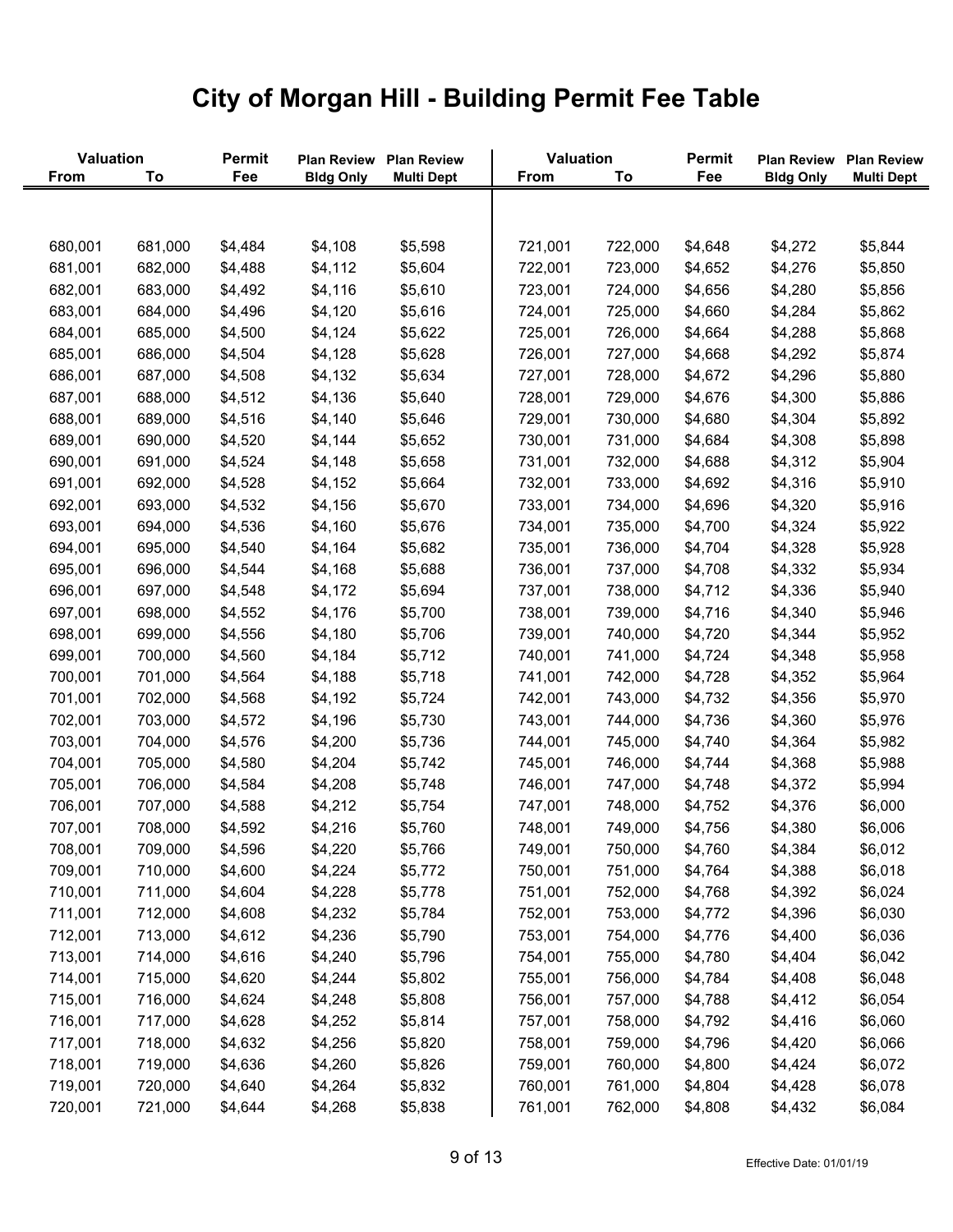| Valuation   |         | Permit  | <b>Plan Review</b> | <b>Plan Review</b> | Valuation   |         | Permit  | <b>Plan Review</b> | <b>Plan Review</b> |
|-------------|---------|---------|--------------------|--------------------|-------------|---------|---------|--------------------|--------------------|
| <b>From</b> | To      | Fee     | <b>Bldg Only</b>   | <b>Multi Dept</b>  | <b>From</b> | To      | Fee     | <b>Bldg Only</b>   | <b>Multi Dept</b>  |
|             |         |         |                    |                    |             |         |         |                    |                    |
| 762,001     | 763,000 | \$4,812 | \$4,436            | \$6,090            | 803,001     | 804,000 | \$4,976 | \$4,600            | \$6,336            |
| 763,001     | 764,000 | \$4,816 | \$4,440            | \$6,096            | 804,001     | 805,000 | \$4,980 | \$4,604            | \$6,342            |
| 764,001     | 765,000 | \$4,820 | \$4,444            | \$6,102            | 805,001     | 806,000 | \$4,984 | \$4,608            | \$6,348            |
| 765,001     | 766,000 | \$4,824 | \$4,448            | \$6,108            | 806,001     | 807,000 | \$4,988 | \$4,612            | \$6,354            |
| 766,001     | 767,000 | \$4,828 | \$4,452            | \$6,114            | 807,001     | 808,000 | \$4,992 | \$4,616            | \$6,360            |
| 767,001     | 768,000 | \$4,832 | \$4,456            | \$6,120            | 808,001     | 809,000 | \$4,996 | \$4,620            | \$6,366            |
| 768,001     | 769,000 | \$4,836 | \$4,460            | \$6,126            | 809,001     | 810,000 | \$5,000 | \$4,624            | \$6,372            |
| 769,001     | 770,000 | \$4,840 | \$4,464            | \$6,132            | 810,001     | 811,000 | \$5,004 | \$4,628            | \$6,378            |
| 770,001     | 771,000 | \$4,844 | \$4,468            | \$6,138            | 811,001     | 812,000 | \$5,008 | \$4,632            | \$6,384            |
| 771,001     | 772,000 | \$4,848 | \$4,472            | \$6,144            | 812,001     | 813,000 | \$5,012 | \$4,636            | \$6,390            |
| 772,001     | 773,000 | \$4,852 | \$4,476            | \$6,150            | 813,001     | 814,000 | \$5,016 | \$4,640            | \$6,396            |
| 773,001     | 774,000 | \$4,856 | \$4,480            | \$6,156            | 814,001     | 815,000 | \$5,020 | \$4,644            | \$6,402            |
| 774,001     | 775,000 | \$4,860 | \$4,484            | \$6,162            | 815,001     | 816,000 | \$5,024 | \$4,648            | \$6,408            |
| 775,001     | 776,000 | \$4,864 | \$4,488            | \$6,168            | 816,001     | 817,000 | \$5,028 | \$4,652            | \$6,414            |
| 776,001     | 777,000 | \$4,868 | \$4,492            | \$6,174            | 817,001     | 818,000 | \$5,032 | \$4,656            | \$6,420            |
| 777,001     | 778,000 | \$4,872 | \$4,496            | \$6,180            | 818,001     | 819,000 | \$5,036 | \$4,660            | \$6,426            |
| 778,001     | 779,000 | \$4,876 | \$4,500            | \$6,186            | 819,001     | 820,000 | \$5,040 | \$4,664            | \$6,432            |
| 779,001     | 780,000 | \$4,880 | \$4,504            | \$6,192            | 820,001     | 821,000 | \$5,044 | \$4,668            | \$6,438            |
| 780,001     | 781,000 | \$4,884 | \$4,508            | \$6,198            | 821,001     | 822,000 | \$5,048 | \$4,672            | \$6,444            |
| 781,001     | 782,000 | \$4,888 | \$4,512            | \$6,204            | 822,001     | 823,000 | \$5,052 | \$4,676            | \$6,450            |
| 782,001     | 783,000 | \$4,892 | \$4,516            | \$6,210            | 823,001     | 824,000 | \$5,056 | \$4,680            | \$6,456            |
| 783,001     | 784,000 | \$4,896 | \$4,520            | \$6,216            | 824,001     | 825,000 | \$5,060 | \$4,684            | \$6,462            |
| 784,001     | 785,000 | \$4,900 | \$4,524            | \$6,222            | 825,001     | 826,000 | \$5,064 | \$4,688            | \$6,468            |
| 785,001     | 786,000 | \$4,904 | \$4,528            | \$6,228            | 826,001     | 827,000 | \$5,068 | \$4,692            | \$6,474            |
| 786,001     | 787,000 | \$4,908 | \$4,532            | \$6,234            | 827,001     | 828,000 | \$5,072 | \$4,696            | \$6,480            |
| 787,001     | 788,000 | \$4,912 | \$4,536            | \$6,240            | 828,001     | 829,000 | \$5,076 | \$4,700            | \$6,486            |
| 788,001     | 789,000 | \$4,916 | \$4,540            | \$6,246            | 829,001     | 830,000 | \$5,080 | \$4,704            | \$6,492            |
| 789,001     | 790,000 | \$4,920 | \$4,544            | \$6,252            | 830,001     | 831,000 | \$5,084 | \$4,708            | \$6,498            |
| 790,001     | 791,000 | \$4,924 | \$4,548            | \$6,258            | 831,001     | 832,000 | \$5,088 | \$4,712            | \$6,504            |
| 791,001     | 792,000 | \$4,928 | \$4,552            | \$6,264            | 832,001     | 833,000 | \$5,092 | \$4,716            | \$6,510            |
| 792,001     | 793,000 | \$4,932 | \$4,556            | \$6,270            | 833,001     | 834,000 | \$5,096 | \$4,720            | \$6,516            |
| 793,001     | 794,000 | \$4,936 | \$4,560            | \$6,276            | 834,001     | 835,000 | \$5,100 | \$4,724            | \$6,522            |
| 794,001     | 795,000 | \$4,940 | \$4,564            | \$6,282            | 835,001     | 836,000 | \$5,104 | \$4,728            | \$6,528            |
| 795,001     | 796,000 | \$4,944 | \$4,568            | \$6,288            | 836,001     | 837,000 | \$5,108 | \$4,732            | \$6,534            |
| 796,001     | 797,000 | \$4,948 | \$4,572            | \$6,294            | 837,001     | 838,000 | \$5,112 | \$4,736            | \$6,540            |
| 797,001     | 798,000 | \$4,952 | \$4,576            | \$6,300            | 838,001     | 839,000 | \$5,116 | \$4,740            | \$6,546            |
| 798,001     | 799,000 | \$4,956 | \$4,580            | \$6,306            | 839,001     | 840,000 | \$5,120 | \$4,744            | \$6,552            |
| 799,001     | 800,000 | \$4,960 | \$4,584            | \$6,312            | 840,001     | 841,000 | \$5,124 | \$4,748            | \$6,558            |
| 800,001     | 801,000 | \$4,964 | \$4,588            | \$6,318            | 841,001     | 842,000 | \$5,128 | \$4,752            | \$6,564            |
| 801,001     | 802,000 | \$4,968 | \$4,592            | \$6,324            | 842,001     | 843,000 | \$5,132 | \$4,756            | \$6,570            |
| 802,001     | 803,000 | \$4,972 | \$4,596            | \$6,330            | 843,001     | 844,000 | \$5,136 | \$4,760            | \$6,576            |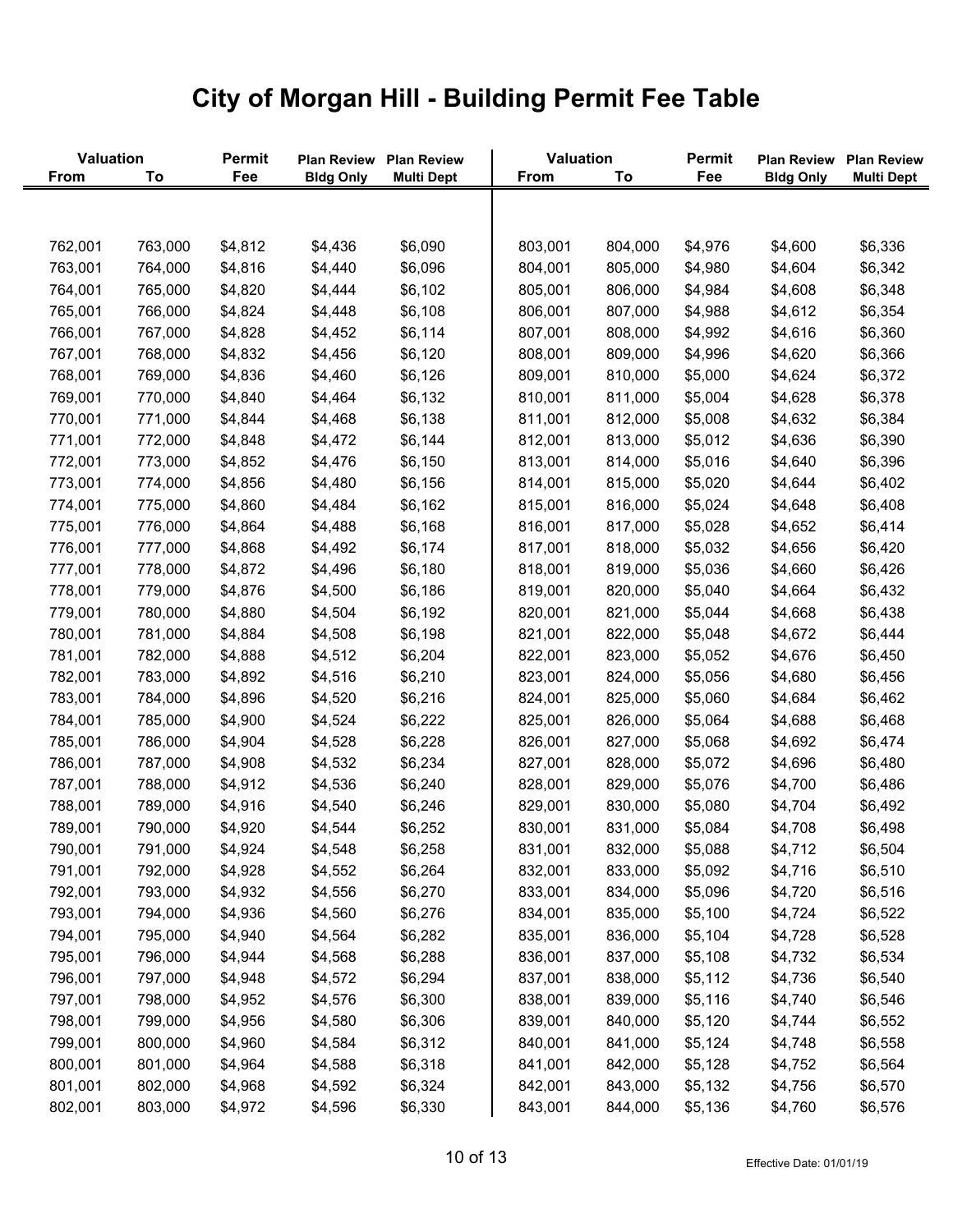| Valuation   |         | Permit  | <b>Plan Review</b> | <b>Plan Review</b> | Valuation   |         | Permit  | <b>Plan Review</b> | <b>Plan Review</b> |
|-------------|---------|---------|--------------------|--------------------|-------------|---------|---------|--------------------|--------------------|
| <b>From</b> | To      | Fee     | <b>Bldg Only</b>   | <b>Multi Dept</b>  | <b>From</b> | To      | Fee     | <b>Bldg Only</b>   | <b>Multi Dept</b>  |
|             |         |         |                    |                    |             |         |         |                    |                    |
| 844,001     | 845,000 | \$5,140 | \$4,764            | \$6,582            | 885,001     | 886,000 | \$5,304 | \$4,928            | \$6,828            |
| 845,001     | 846,000 | \$5,144 | \$4,768            | \$6,588            | 886,001     | 887,000 | \$5,308 | \$4,932            | \$6,834            |
| 846,001     | 847,000 | \$5,148 | \$4,772            | \$6,594            | 887,001     | 888,000 | \$5,312 | \$4,936            | \$6,840            |
| 847,001     | 848,000 | \$5,152 | \$4,776            | \$6,600            | 888,001     | 889,000 | \$5,316 | \$4,940            | \$6,846            |
| 848,001     | 849,000 | \$5,156 | \$4,780            | \$6,606            | 889,001     | 890,000 | \$5,320 | \$4,944            | \$6,852            |
| 849,001     | 850,000 | \$5,160 | \$4,784            | \$6,612            | 890,001     | 891,000 | \$5,324 | \$4,948            | \$6,858            |
| 850,001     | 851,000 | \$5,164 | \$4,788            | \$6,618            | 891,001     | 892,000 | \$5,328 | \$4,952            | \$6,864            |
| 851,001     | 852,000 | \$5,168 | \$4,792            | \$6,624            | 892,001     | 893,000 | \$5,332 | \$4,956            | \$6,870            |
| 852,001     | 853,000 | \$5,172 | \$4,796            | \$6,630            | 893,001     | 894,000 | \$5,336 | \$4,960            | \$6,876            |
| 853,001     | 854,000 | \$5,176 | \$4,800            | \$6,636            | 894,001     | 895,000 | \$5,340 | \$4,964            | \$6,882            |
| 854,001     | 855,000 | \$5,180 | \$4,804            | \$6,642            | 895,001     | 896,000 | \$5,344 | \$4,968            | \$6,888            |
| 855,001     | 856,000 | \$5,184 | \$4,808            | \$6,648            | 896,001     | 897,000 | \$5,348 | \$4,972            | \$6,894            |
| 856,001     | 857,000 | \$5,188 | \$4,812            | \$6,654            | 897,001     | 898,000 | \$5,352 | \$4,976            | \$6,900            |
| 857,001     | 858,000 | \$5,192 | \$4,816            | \$6,660            | 898,001     | 899,000 | \$5,356 | \$4,980            | \$6,906            |
| 858,001     | 859,000 | \$5,196 | \$4,820            | \$6,666            | 899,001     | 900,000 | \$5,360 | \$4,984            | \$6,912            |
| 859,001     | 860,000 | \$5,200 | \$4,824            | \$6,672            | 900,001     | 901,000 | \$5,364 | \$4,988            | \$6,918            |
| 860,001     | 861,000 | \$5,204 | \$4,828            | \$6,678            | 901,001     | 902,000 | \$5,368 | \$4,992            | \$6,924            |
| 861,001     | 862,000 | \$5,208 | \$4,832            | \$6,684            | 902,001     | 903,000 | \$5,372 | \$4,996            | \$6,930            |
| 862,001     | 863,000 | \$5,212 | \$4,836            | \$6,690            | 903,001     | 904,000 | \$5,376 | \$5,000            | \$6,936            |
| 863,001     | 864,000 | \$5,216 | \$4,840            | \$6,696            | 904,001     | 905,000 | \$5,380 | \$5,004            | \$6,942            |
| 864,001     | 865,000 | \$5,220 | \$4,844            | \$6,702            | 905,001     | 906,000 | \$5,384 | \$5,008            | \$6,948            |
| 865,001     | 866,000 | \$5,224 | \$4,848            | \$6,708            | 906,001     | 907,000 | \$5,388 | \$5,012            | \$6,954            |
| 866,001     | 867,000 | \$5,228 | \$4,852            | \$6,714            | 907,001     | 908,000 | \$5,392 | \$5,016            | \$6,960            |
| 867,001     | 868,000 | \$5,232 | \$4,856            | \$6,720            | 908,001     | 909,000 | \$5,396 | \$5,020            | \$6,966            |
| 868,001     | 869,000 | \$5,236 | \$4,860            | \$6,726            | 909,001     | 910,000 | \$5,400 | \$5,024            | \$6,972            |
| 869,001     | 870,000 | \$5,240 | \$4,864            | \$6,732            | 910,001     | 911,000 | \$5,404 | \$5,028            | \$6,978            |
| 870,001     | 871,000 | \$5,244 | \$4,868            | \$6,738            | 911,001     | 912,000 | \$5,408 | \$5,032            | \$6,984            |
| 871,001     | 872,000 | \$5,248 | \$4,872            | \$6,744            | 912,001     | 913,000 | \$5,412 | \$5,036            | \$6,990            |
| 872,001     | 873,000 | \$5,252 | \$4,876            | \$6,750            | 913,001     | 914,000 | \$5,416 | \$5,040            | \$6,996            |
| 873,001     | 874,000 | \$5,256 | \$4,880            | \$6,756            | 914,001     | 915,000 | \$5,420 | \$5,044            | \$7,002            |
| 874,001     | 875,000 | \$5,260 | \$4,884            | \$6,762            | 915,001     | 916,000 | \$5,424 | \$5,048            | \$7,008            |
| 875,001     | 876,000 | \$5,264 | \$4,888            | \$6,768            | 916,001     | 917,000 | \$5,428 | \$5,052            | \$7,014            |
| 876,001     | 877,000 | \$5,268 | \$4,892            | \$6,774            | 917,001     | 918,000 | \$5,432 | \$5,056            | \$7,020            |
| 877,001     | 878,000 | \$5,272 | \$4,896            | \$6,780            | 918,001     | 919,000 | \$5,436 | \$5,060            | \$7,026            |
| 878,001     | 879,000 | \$5,276 | \$4,900            | \$6,786            | 919,001     | 920,000 | \$5,440 | \$5,064            | \$7,032            |
| 879,001     | 880,000 | \$5,280 | \$4,904            | \$6,792            | 920,001     | 921,000 | \$5,444 | \$5,068            | \$7,038            |
| 880,001     | 881,000 | \$5,284 | \$4,908            | \$6,798            | 921,001     | 922,000 | \$5,448 | \$5,072            | \$7,044            |
| 881,001     | 882,000 | \$5,288 | \$4,912            | \$6,804            | 922,001     | 923,000 | \$5,452 | \$5,076            | \$7,050            |
| 882,001     | 883,000 | \$5,292 | \$4,916            | \$6,810            | 923,001     | 924,000 | \$5,456 | \$5,080            | \$7,056            |
| 883,001     | 884,000 | \$5,296 | \$4,920            | \$6,816            | 924,001     | 925,000 | \$5,460 | \$5,084            | \$7,062            |
| 884,001     | 885,000 | \$5,300 | \$4,924            | \$6,822            | 925,001     | 926,000 | \$5,464 | \$5,088            | \$7,068            |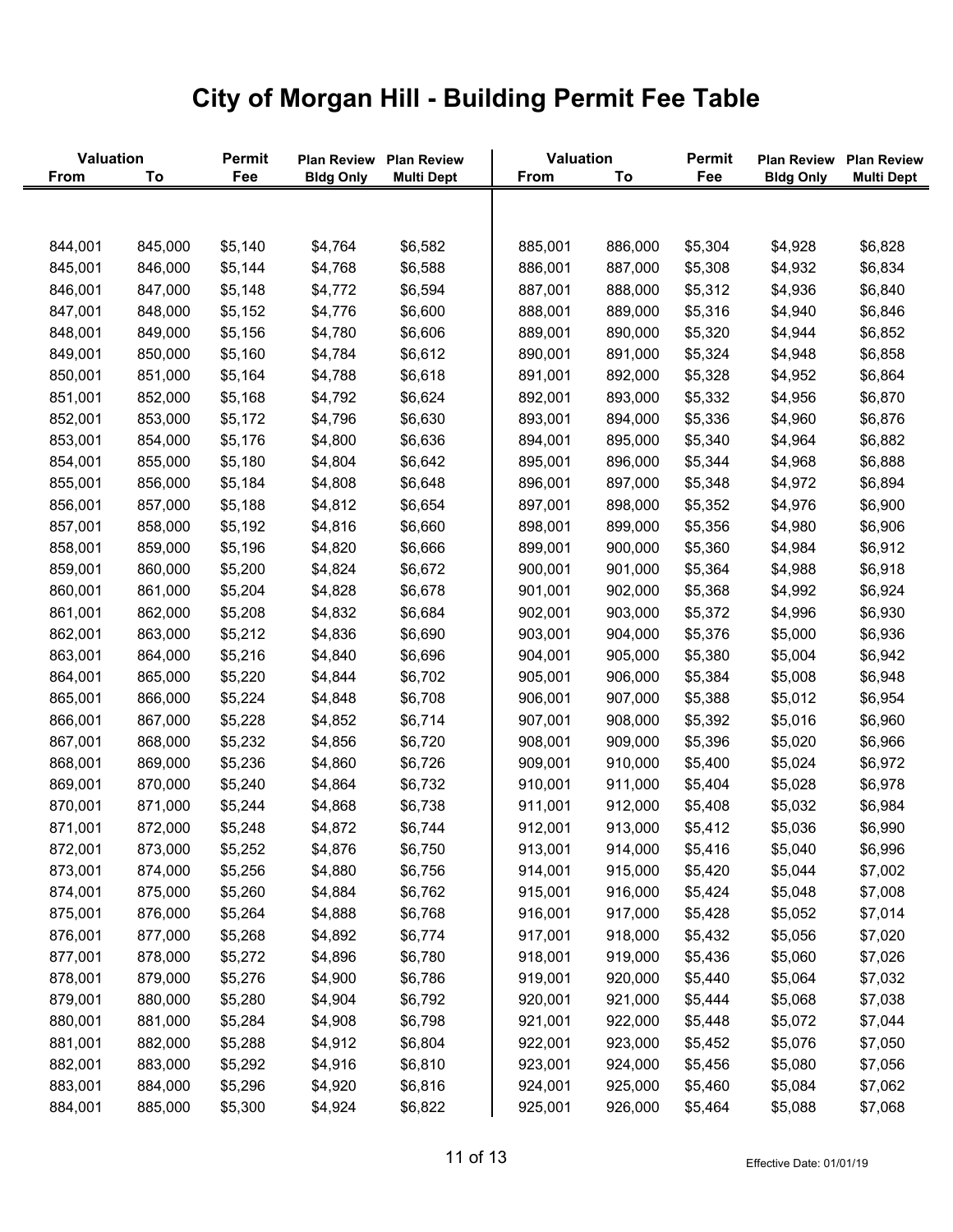|             | Valuation |         |                  | Plan Review Plan Review | Valuation   |           | Permit  | <b>Plan Review</b> | <b>Plan Review</b> |
|-------------|-----------|---------|------------------|-------------------------|-------------|-----------|---------|--------------------|--------------------|
| <b>From</b> | To        | Fee     | <b>Bldg Only</b> | <b>Multi Dept</b>       | <b>From</b> | To        | Fee     | <b>Bldg Only</b>   | <b>Multi Dept</b>  |
|             |           |         |                  |                         |             |           |         |                    |                    |
|             |           |         |                  |                         |             |           |         |                    |                    |
| 926,001     | 927,000   | \$5,468 | \$5,092          | \$7,074                 | 967,001     | 968,000   | \$5,632 | \$5,256            | \$7,320            |
| 927,001     | 928,000   | \$5,472 | \$5,096          | \$7,080                 | 968,001     | 969,000   | \$5,636 | \$5,260            | \$7,326            |
| 928,001     | 929,000   | \$5,476 | \$5,100          | \$7,086                 | 969,001     | 970,000   | \$5,640 | \$5,264            | \$7,332            |
| 929,001     | 930,000   | \$5,480 | \$5,104          | \$7,092                 | 970,001     | 971,000   | \$5,644 | \$5,268            | \$7,338            |
| 930,001     | 931,000   | \$5,484 | \$5,108          | \$7,098                 | 971,001     | 972,000   | \$5,648 | \$5,272            | \$7,344            |
| 931,001     | 932,000   | \$5,488 | \$5,112          | \$7,104                 | 972,001     | 973,000   | \$5,652 | \$5,276            | \$7,350            |
| 932,001     | 933,000   | \$5,492 | \$5,116          | \$7,110                 | 973,001     | 974,000   | \$5,656 | \$5,280            | \$7,356            |
| 933,001     | 934,000   | \$5,496 | \$5,120          | \$7,116                 | 974,001     | 975,000   | \$5,660 | \$5,284            | \$7,362            |
| 934,001     | 935,000   | \$5,500 | \$5,124          | \$7,122                 | 975,001     | 976,000   | \$5,664 | \$5,288            | \$7,368            |
| 935,001     | 936,000   | \$5,504 | \$5,128          | \$7,128                 | 976,001     | 977,000   | \$5,668 | \$5,292            | \$7,374            |
| 936,001     | 937,000   | \$5,508 | \$5,132          | \$7,134                 | 977,001     | 978,000   | \$5,672 | \$5,296            | \$7,380            |
| 937,001     | 938,000   | \$5,512 | \$5,136          | \$7,140                 | 978,001     | 979,000   | \$5,676 | \$5,300            | \$7,386            |
| 938,001     | 939,000   | \$5,516 | \$5,140          | \$7,146                 | 979,001     | 980,000   | \$5,680 | \$5,304            | \$7,392            |
| 939,001     | 940,000   | \$5,520 | \$5,144          | \$7,152                 | 980,001     | 981,000   | \$5,684 | \$5,308            | \$7,398            |
| 940,001     | 941,000   | \$5,524 | \$5,148          | \$7,158                 | 981,001     | 982,000   | \$5,688 | \$5,312            | \$7,404            |
| 941,001     | 942,000   | \$5,528 | \$5,152          | \$7,164                 | 982,001     | 983,000   | \$5,692 | \$5,316            | \$7,410            |
| 942,001     | 943,000   | \$5,532 | \$5,156          | \$7,170                 | 983,001     | 984,000   | \$5,696 | \$5,320            | \$7,416            |
| 943,001     | 944,000   | \$5,536 | \$5,160          | \$7,176                 | 984,001     | 985,000   | \$5,700 | \$5,324            | \$7,422            |
| 944,001     | 945,000   | \$5,540 | \$5,164          | \$7,182                 | 985,001     | 986,000   | \$5,704 | \$5,328            | \$7,428            |
| 945,001     | 946,000   | \$5,544 | \$5,168          | \$7,188                 | 986,001     | 987,000   | \$5,708 | \$5,332            | \$7,434            |
| 946,001     | 947,000   | \$5,548 | \$5,172          | \$7,194                 | 987,001     | 988,000   | \$5,712 | \$5,336            | \$7,440            |
| 947,001     | 948,000   | \$5,552 | \$5,176          | \$7,200                 | 988,001     | 989,000   | \$5,716 | \$5,340            | \$7,446            |
| 948,001     | 949,000   | \$5,556 | \$5,180          | \$7,206                 | 989,001     | 990,000   | \$5,720 | \$5,344            | \$7,452            |
| 949,001     | 950,000   | \$5,560 | \$5,184          | \$7,212                 | 990,001     | 991,000   | \$5,724 | \$5,348            | \$7,458            |
| 950,001     | 951,000   | \$5,564 | \$5,188          | \$7,218                 | 991,001     | 992,000   | \$5,728 | \$5,352            | \$7,464            |
| 951,001     | 952,000   | \$5,568 | \$5,192          | \$7,224                 | 992,001     | 993,000   | \$5,732 | \$5,356            | \$7,470            |
| 952,001     | 953,000   | \$5,572 | \$5,196          | \$7,230                 | 993,001     | 994,000   | \$5,736 | \$5,360            | \$7,476            |
| 953,001     | 954,000   | \$5,576 | \$5,200          | \$7,236                 | 994,001     | 995,000   | \$5,740 | \$5,364            | \$7,482            |
| 954,001     | 955,000   | \$5,580 | \$5,204          | \$7,242                 | 995,001     | 996,000   | \$5,744 | \$5,368            | \$7,488            |
| 955,001     | 956,000   | \$5,584 | \$5,208          | \$7,248                 | 996,001     | 997,000   | \$5,748 | \$5,372            | \$7,494            |
| 956,001     | 957,000   | \$5,588 | \$5,212          | \$7,254                 | 997,001     | 998,000   | \$5,752 | \$5,376            | \$7,500            |
| 957,001     | 958,000   | \$5,592 | \$5,216          | \$7,260                 | 998,001     | 999,000   | \$5,756 | \$5,380            | \$7,506            |
| 958,001     | 959,000   | \$5,596 | \$5,220          | \$7,266                 | 999,001     | 1,000,000 | \$5,760 | \$5,384            | \$7,512            |
| 959,001     | 960,000   | \$5,600 | \$5,224          | \$7,272                 | 1,000,001   | 1,001,000 | \$5,646 | \$5,270            | \$7,526            |
| 960,001     | 961,000   | \$5,604 | \$5,228          | \$7,278                 | 1,001,001   | 1,002,000 | \$5,652 | \$5,276            | \$7,532            |
| 961,001     | 962,000   | \$5,608 | \$5,232          | \$7,284                 | 1,002,001   | 1,003,000 | \$5,658 | \$5,282            | \$7,538            |
| 962,001     | 963,000   | \$5,612 | \$5,236          | \$7,290                 | 1,003,001   | 1,004,000 | \$5,664 | \$5,288            | \$7,544            |
| 963,001     | 964,000   | \$5,616 | \$5,240          | \$7,296                 | 1,004,001   | 1,005,000 | \$5,670 | \$5,294            | \$7,550            |
| 964,001     | 965,000   | \$5,620 | \$5,244          | \$7,302                 | 1,005,001   | 1,006,000 | \$5,676 | \$5,300            | \$7,556            |
| 965,001     | 966,000   | \$5,624 | \$5,248          | \$7,308                 | 1,006,001   | 1,007,000 | \$5,682 | \$5,306            | \$7,562            |
| 966,001     | 967,000   | \$5,628 | \$5,252          | \$7,314                 | 1,007,001   | 1,008,000 | \$5,688 | \$5,312            | \$7,568            |